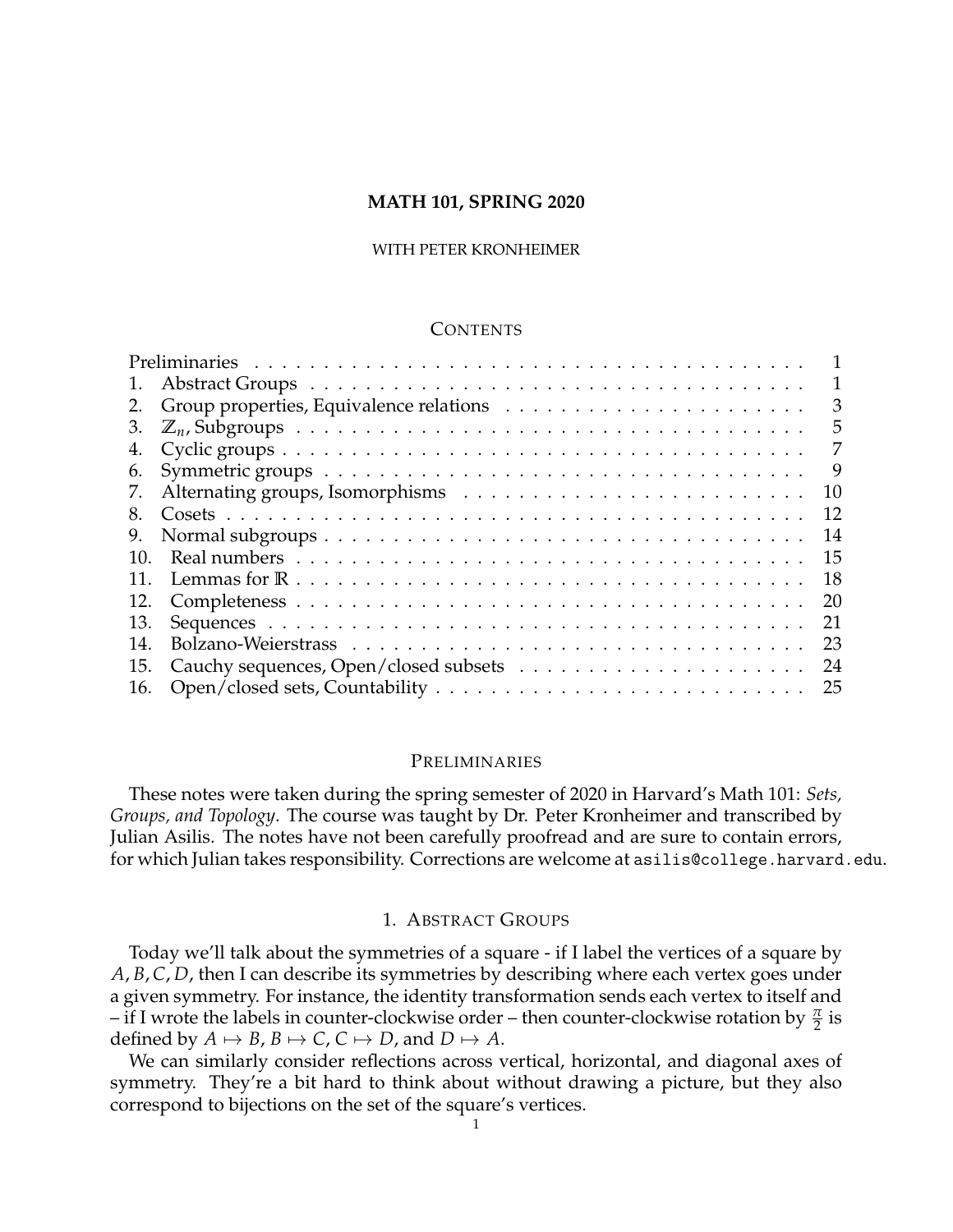If we claim that these transformations have the structure of a group – and we do – then we need to check that it's closed under composition and inverses (we've already shown that the identity is an element of our set of transformations). One way to do this is to write down the  $8 \times 8$  multiplication table of the (purported) group, which stores the product of each column entry with each row entry. Today's worksheet shows that each entry of the multiplication table indeed lies in our original collection of transformations, so it remains only to show that it's closed under inverses. That's the content of exercise 1.

Moving forward, we're going to think about groups slightly more abstractly, as a set of elements with a way of combining elements which satisfies the rules from our old setting of invertible functions (i.e. having a "do nothing" element called the identity, being closed under combinations, and having inverses). In order to make this formal, we first need a definition.

**Definition 1.1.** A *binary operation* on a set *G* is a function  $G \times G \rightarrow G$ . That is, it's a rule which assigns to each pair  $(g_1, g_2)$  for  $g_i \in G$  a unique element of *G*, written  $g_1 \cdot g_2$  or simply  $g_1g_2$ .

**Example 1.2.** The following are binary operations on sets:

- Composition of symmetries of a square
- $G = \mathbb{Z}$  with addition or multiplication
- $G = \mathbb{N}$  with addition or multiplication

**Definition 1.3.** A *group* is a set *G* equipped with a binary operation, written  $a \cdot b$ , satisfying

- (Assocative law): ∀*a*, *b*, *c* ∈ *G*, (*a* · *b*) · *c* = *a* · (*b* · *c*)
- (Existence of identity):  $\exists e \in G$  such that  $\forall a \in G$ ,  $e \cdot a = a \cdot e = a$
- $\bullet$  (Existence of inverses): ∀*g* ∈ *G*, ∃ an element *g*<sup>-1</sup> ∈ *G* with *g*<sup>-1</sup> · *g* = *g* · *g*<sup>-1</sup> = *e*.

Note that we do not require that  $a \cdot b = b \cdot a$  for all  $a, b \in G$ . When this property holds – usually called *commmutativity* of the group operation – *G* is referred to as an *abelian* group.

**Example 1.4.**  $\mathbb Z$  with addition is an abelian group:  $(a + b) + c = a + (b + c)$  and  $a + b = b + a$ . Furthermore, the identity element 0 satisfies  $a + 0 = a$  and the inverse of *a* ∈ **Z** is −*a*, as *a* + (−*a*) = 0.

**Example 1.5.**  $\mathbb{R} \setminus \{0\}$  is an abelian group under multiplication.  $(xy)z = x(yz)$  and the identity element 1 indeed satisfies  $1x = x = x1$ . Finally, any non-zero  $x \in \mathbb{R}$  has inverse  $\frac{1}{x}$ , as  $x\frac{1}{x} = 0$ .

Note that  $\mathbb{R} \setminus \{0\}$  is not a group under addition. In fact, addition is not even a binary operation on this set - the sum of two non-zero real numbers in general need not be nonzero. Similarly **R**>0, the set of positive real numbers, fails to be a group under addition. Addition is a binary operation on this set, but there's no identity and no additive inverses.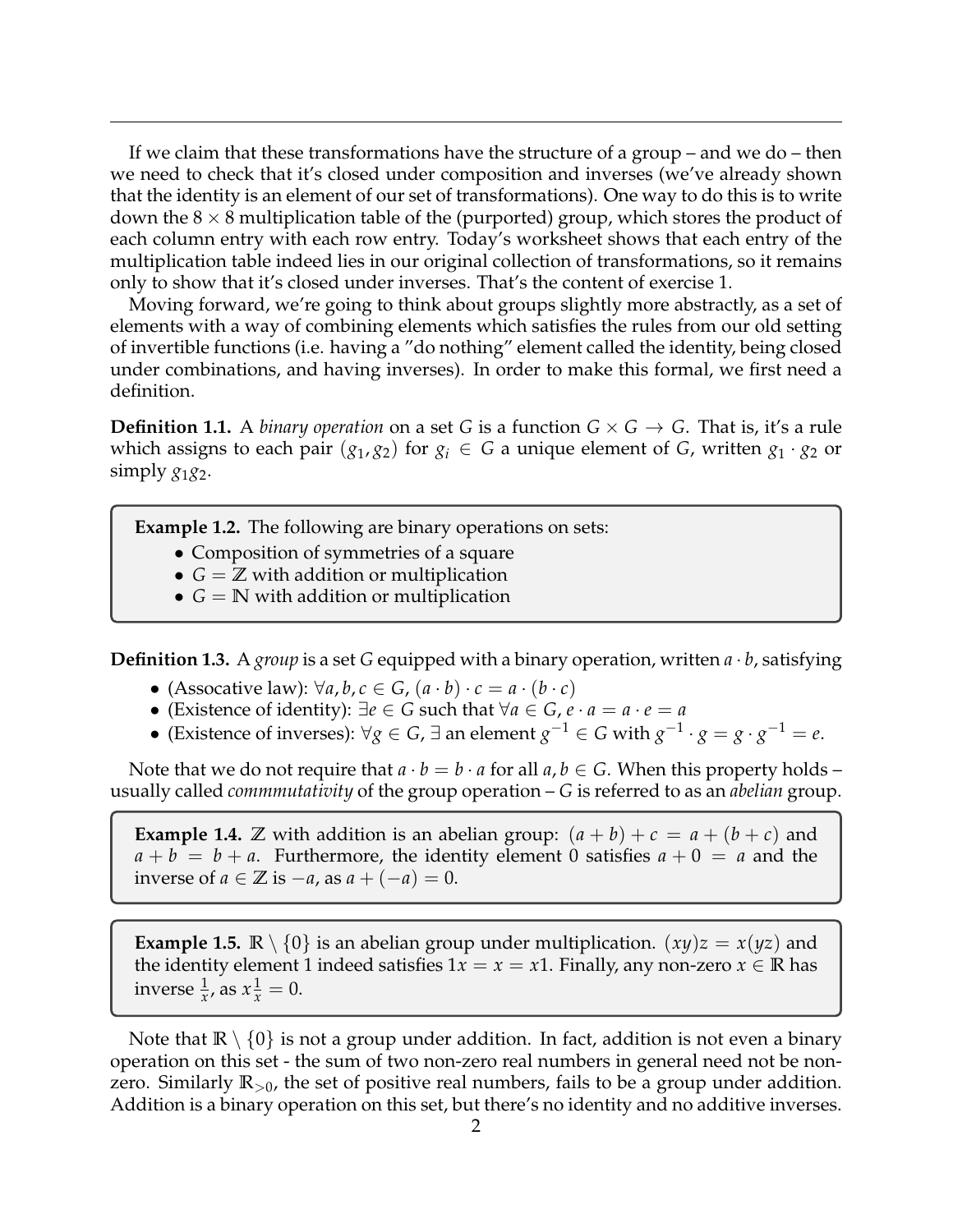**Example 1.6.** Let  $M_2(\mathbb{R})$  denote the set of 2  $\times$  2 matrices over  $\mathbb{R}$  (i.e. with real entries) equipped with the binary operation of matrix multiplication. Matrix multiplication associates, i.e.  $A(BC) = (AB)C$ , and there's an identity matrix 1 0  $\begin{pmatrix} 0 & 1 \end{pmatrix}$ . But arbitrary  $2 \times 2$  matrices over **R** need not have inverses, so this doesn't form a group.  $GL_2(\mathbb{R})$ , the set of invertible  $2 \times 2$  matrices, equipped with matrix multiplication does form a group, however. Proving this requires showing, among other things, that the identity matrix is invertible and that invertible matrices are closed under multiplication (i.e. the product of invertible matrices is itself invertible).

Now we'll try to deduce results from our new, more abstract theory.

**Proposition 1.7** (Uniqueness of inverses). Let G be a group and  $g \in G$ . Then g has only one *inverse in G.*

*Proof.* Suppose  $g'$ ,  $g''$  are both inverses of *g*. We'll show that  $g = g''$ . Note that, because  $g'$ and  $g''$  have inverses, we have  $g'g = gg' = e$  and  $g''g = gg'' = e$ . Then we have

$$
g'' = g''e
$$
  
=  $g''(gg')$   
=  $(g''g)g'$   
=  $eg'$   
=  $g'$ 

 $\Box$ 

### 2. GROUP PROPERTIES, EQUIVALENCE RELATIONS

<span id="page-2-0"></span>Today we'll spend more time talking about groups and considering examples, and we'll also touch upon equivalence relations and equivalence classes, which relate to some of the exercises that appeared on the last problem set.

Last time we proved that inverses are unique in groups. Something similar holds, which is that the identity element of a group is unique. What we're saying is that – even though we didn't demand this explicitly in our group axioms – any group one could possibly think of has one and only one identity. In symbols, if *G* is a group and *e*, *e'* are elements of *G* such that  $eg = ge = g \ \forall g \in G$  and  $e'g = ge' = g \ \forall g \in G$ , then it must be that  $e = e'$ . Here's another result:

**Proposition 2.1.** Let G be a group. If  $a, b, c \in G$  and  $ab = ab$ , then  $b = c$ . Similarly. if  $ba = ca$ , *then*  $b = c$ *.* 

*Proof.* On the next homework! □

In these early stages of learning group theory, it's a good idea to clearly denote all the properties you're making use of when writing a proof (e.g. even associativity). Here's another result that we *will* prove.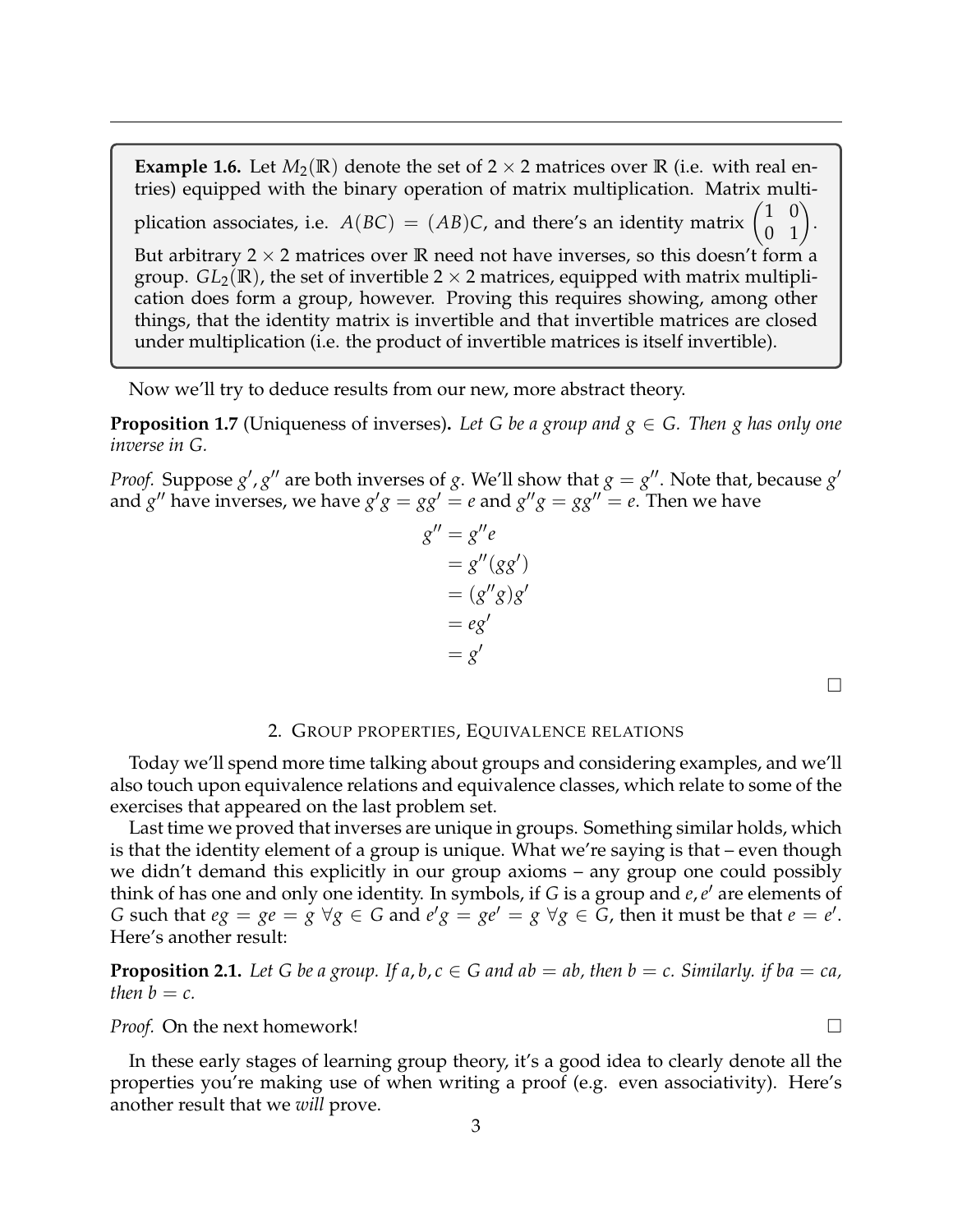**Proposition 2.2.** *If*  $a \in G$ *, then*  $(a^{-1})^{-1} = a$ *.* 

*Proof.* For any *x*,  $x^{-1}$  is the element of *G* with  $xx^{-1} = x^{-1}x = e$ . Take  $x = a^{-1}$ . Then  $x^{-1}$ satisfies  $a^{-1}x^{-1} = x^{-1}a^{-1} = e$ . But  $a^{-1}a = aa^{-1} = e$ , so taking  $x^{-1} = a$  in the previous expressions indeed produces *e*.

More practice with groups:

**Proposition 2.3.**  $(ab)^{-1} = b^{-1}a^1$ 

*Proof.* This amounts to checking that  $(ab)(b^{-1}a^{-1}) = e$  and  $(b^{-1}a^{-1})(ab) = e$ . And indeed we have

$$
(ab)(b^{-1}a^{-1}) = (a(bb^{-1}))a^{-1}
$$

$$
= (ae)a^{-1}
$$

$$
= aa^{-1}
$$

$$
= e
$$

And similarly

$$
(b^{-1}a^{-1})(ab) = (b^{-1}(a^{-1}a))b
$$

$$
= (b^{-1}e)b
$$

$$
= b^{-1}b
$$

$$
= e
$$

Note that associativity of triples of elements means that multiplication on larger tuples of elements is well-defined, i.e. any parenthesization of *abcd* or *abcde* gives rise to the same element.

As with any set<sup>[1](#page-3-0)</sup>,  $|G|$  will denote the size of  $G$  (i.e. the number of distinct elements it has). For groups, however, size usually takes the name *order*, so that |*G*| denote the order of the group *G*. Another matter of notation:  $g^n$  denotes  $gg \ldots g$  for  $n \in \mathbb{N}$ .

 $\overline{n}$  times Similarly,  $g^{-n}$  denotes the repeated product of  $g^{-1}$  (*n* times). You can check that  $g^{-n}$ is the inverse of  $g<sup>n</sup>$  by repeatedly applying the fact that  $g<sup>-1</sup>$  is the inverse of *g*. Exponent laws that hold for group elements – by proof, not by definition – are that  $g^{\bar{n}}g^{\bar{m}} = g^{n+m}$ and  $(g^n)^m = g^{nm}$ .

We've already seen the group of symmetries of a square (a regular 4-gon). More generally, *D<sup>n</sup>* denotes the group of symmetries (i.e. rotations, reflections) of a regular *n*-gon. In general, |*Dn*| = 2*n*, and for this reason some authors use *D*2*<sup>n</sup>* to mean what we mean by  $D_n$ .

<span id="page-3-0"></span> $1$ Groups are sets with additional structure (a binary operation satisfying some properties), so in particular they're sets.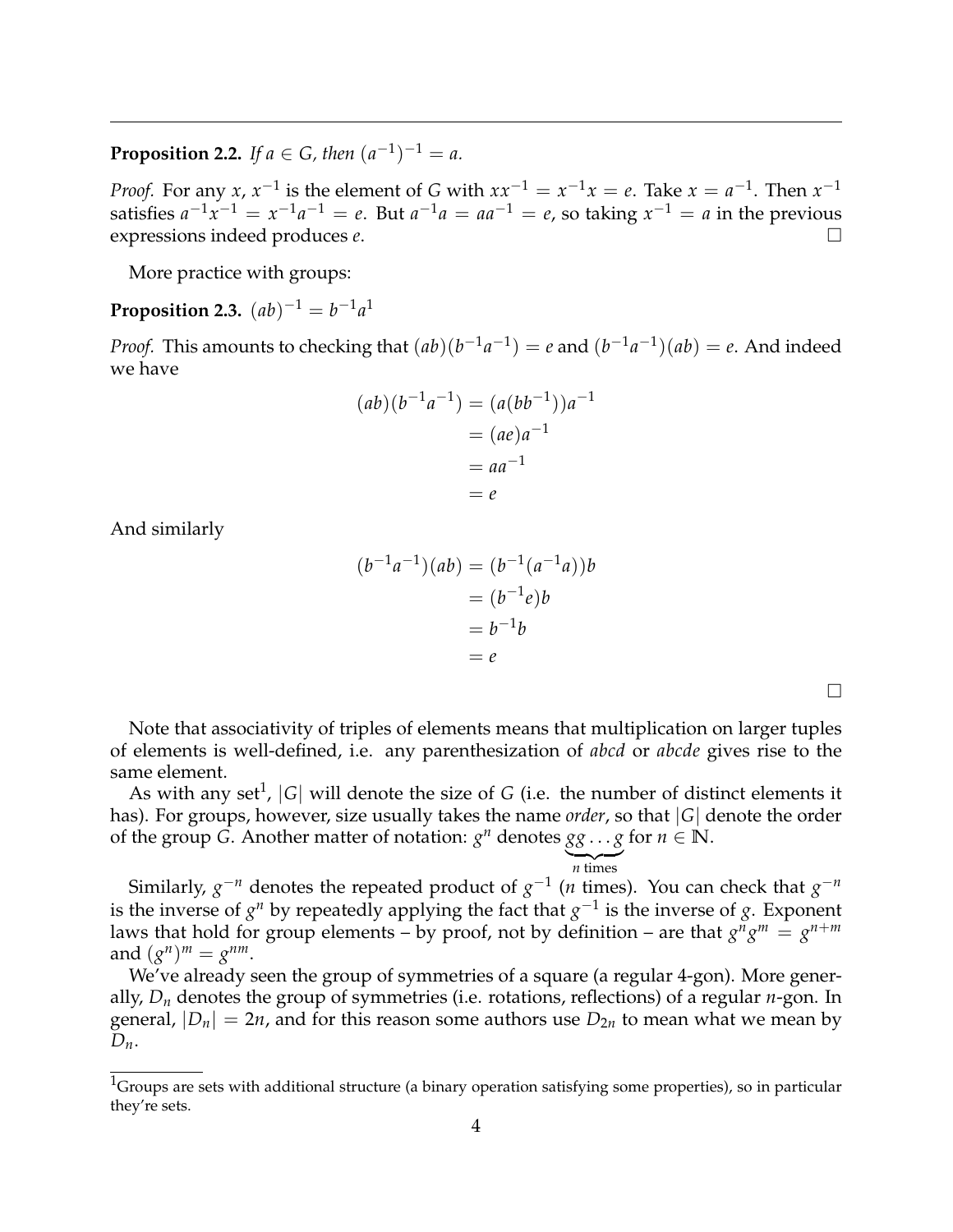**Example 2.4.** Let  $C_n$  denote the rotational symmetries of the regular *n*-gon. Its elements are  $\{e, r_1, \ldots, r_{n-1}\}$ , where  $r_k$  denotes rotations by  $\frac{2\pi k}{n}$ . This is referred to as the *cyclic group of order n.*

Onto equivalence relations. We've seen that relations on a set *S* can be witnessed as subsets of  $S \times S$ . Equivalence relations are especially nice relations. In particular,

**Definition 2.5.** The relation ∼ on a set *S* is an *equivalence relation if it is*

- *(i) Reflexive:*  $x \sim x \ \forall x \in S$
- *(ii) Symmetric: if*  $x \sim y$ *, then*  $y \sim x$ *,* ∀ $x, y \in S$
- *(iii) Transitive: if*  $x \sim y$  *and*  $y \sim z$ , *then*  $x \sim z$ ,  $\forall x, y, z \in S$ .

For instance, if *S* is the set of students in the class, then the relation defined by *x* ∼ *y* if students *x* and *y* have birthdays in the same month is an equivalence relation. The relation defined by *x* ∼ *y* if students *x* and *y* have birthdays within 30 days is not an equivalence relation, because it fails transitivity (can you see why?).

In the 'same month' example, we could have used our relation to partition the set into groups of students which are related to each other. That would have looked like grouping all the students with a January birthday, all those with a February birthday, and so on. Everyone must be a member at at least one such set, and they're disjoint – meaning they share no elements – so they form a partition. This procedure generalized to equivalence relations, via equivalence classes.

**Definition 2.6.** If ∼ is an equivalence relation on *S*, and *a* ∈ *S*, the *equivalence class* of *a* is  $[a] = \{x \in S | x \sim a\}.$ 

**Proposition 2.7.** *If S is a set endowed with an equivalence relation* ∼*, then the equivalence classes of* ∼ *partition S (i.e. every element of S belong to an equivalence class and different equivalence classes have empty intersection.)*

*Proof.* For any  $x \in S$ , the equivalence class  $[x] \subseteq S$  contains *x*, because  $x \sim x$  by reflexivity. Now suppose that equivalence classes [*a*], [*b*] have non-empty intersections - we'll show that  $[a] = [b]$ . If  $[a]$ ,  $[b]$  have non-empty intersection, then there exists  $z \in S$  with  $z \in [a]$ and *z* ∈ [*b*]. That means *z* ∼ *a* and *z* ∼ *b*. By symmetry, *a* ∼ *z*. Then, by transitivity, wee have *a*  $\sim b$ .

To show  $[a] = [b]$ , we show  $[a] \subseteq [b]$  and  $[b] \subseteq [a]$ . To see that  $[a] \subseteq [b]$ , note that if *x* ∈ [*a*], then *x* ∼ *a*. Since *a* ∼ *b*, transitivity gives us *x* ∼ *b* and thus *x* ∈ [*b*]. The other containment is proven similarly.  $\Box$ 

## 3. **Z***n*, SUBGROUPS

<span id="page-4-0"></span>Last time we talked about equivalence relations.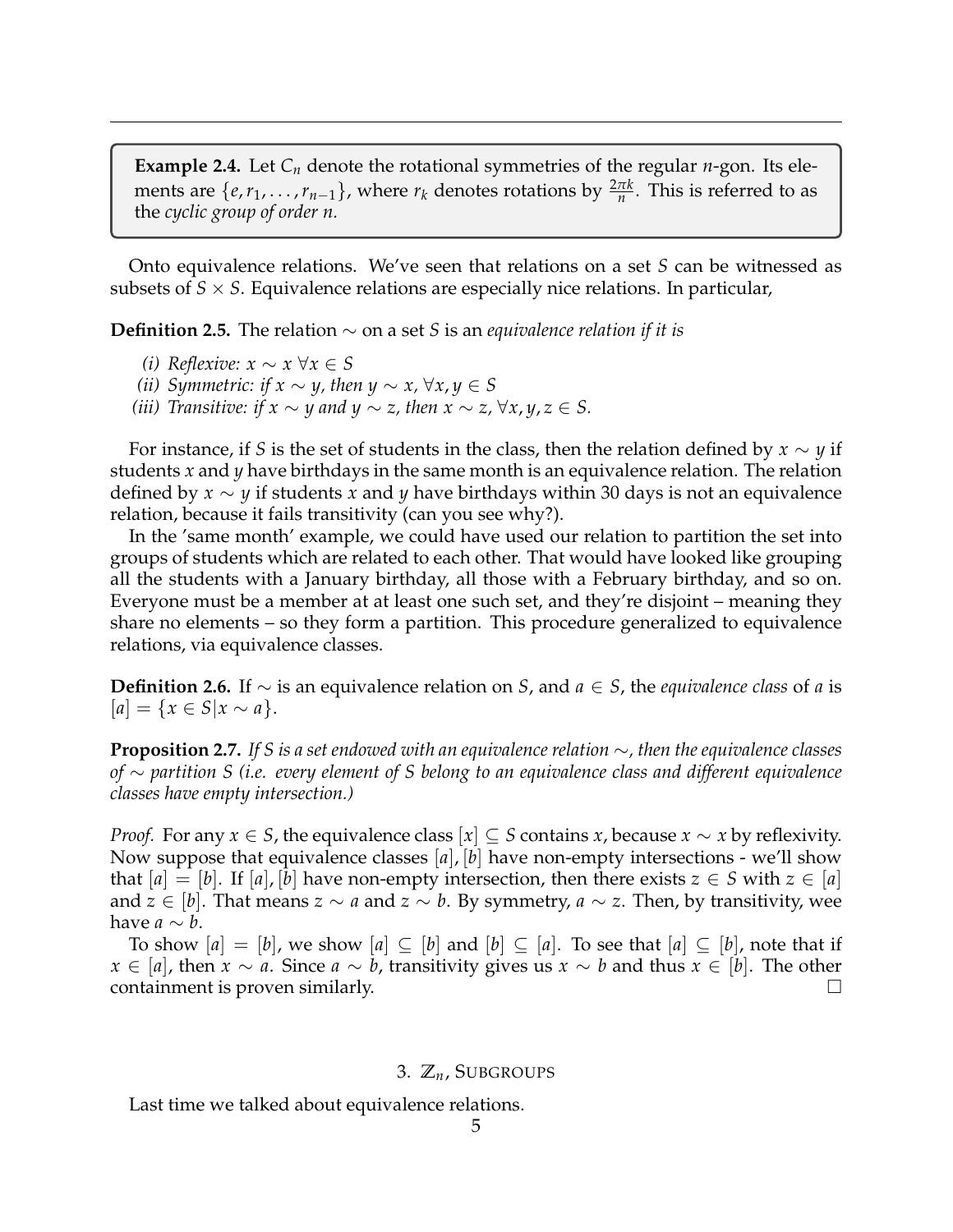**Example 3.1.** Fix a natural number *n* and write  $a \sim b$  for  $a, b \in \mathbb{Z}$  if  $a - b$  is a multiple of *n*. This is an equivalence relation:

- *a* ∼ *a* because *a* − *a* is a (zero) multiple of *n*
- *a* ∼ *b* =⇒ *b* ∼ *a* because the negative of a multiple of *n* is itself a multiple of *n*
- $a \sim b, b \sim c \implies a \sim c$  because  $(a-c) = (a-b) + (b-c)$  and the sum of multiples of *n* is itself a multiple of *n*.

Each integer belongs to one of the following equivalence classes:  $[0], [1], \ldots, [n-1].$ Note that [*i*] consists exactly of the integers with remainder *i* under division by *n*.

The above example also ties into our discussion of groups, because the equivalence classes attain the structure of a group with  $|a| + |b| = |a + b| = |(a + b) \mod n|$ . We'll write this group as  $\mathbb{Z}_n$ , and call it "the integers mod  $n$ ". An equivalent definition for  $\mathbb{Z}_n$ is that it is the set  $\{0, 1, \ldots, n-1\}$  with addition given by adding the elements as integers and then taking the remainder on division by *n*.

**Example 3.2.** In  $\mathbb{Z}_12$ , 11 + 3 = 2, precisely because  $11 + 3 \equiv 2 \mod 12$  (and  $2 \in$  $\{0, 1, \ldots, 11\}.$ 

**Definition 3.3.** A subset *A* ⊆ **N** is called *sum-free* if  $(A + A) ∩ A = ∅$ , i.e. there is no solution to  $a_1 + a_2 = a_3$  for  $a_1, a_2, a_3 \in A$ .

What are examples of sum-free subsets in  $\{1, 2, ..., 100\}$ ? One is  $A = \{51, 52, ..., 100\}$ , since the sum of any two elements of *A* is too big to live in *A*. Another is  $A' = \{1, 3, 5, \ldots, 99\},$ since the sum of odd numbers is even.

Back to  $\mathbb{Z}_n$  – by convention, one usually defines  $\mathbb{Z}_0$  to be  $\mathbb{Z}$  with the usual operation of addition. Note that  $\mathbb{Z}_1$  is the group with one element, i.e.  $\{0\}$ , since any integer has remainder 0 under division by 1. Now we turn to subgroups, which are subsets of groups which have the structure of groups in their own right.

**Definition 3.4.** Let  $(G, \cdot)$  be a group with identity element *e*. A *subgroup* of *G* is a subset  $H \subseteq G$  such that:

- (i) If  $h_1, h_2 \in H$ , then  $h_1 \cdot h_2 \in H$
- (ii)  $e \in H$
- (iii) If  $h \in H$ , then  $h^{-1} \in H$ .

Note then that a subgroup of *G* is a group in its own right: (·) is a binary operation on *H* because of (*i*), it has an identity because of (*ii*), and it has inverses because of (*iii*). Note that associativity is inherited from the associativity of the group operation on *G*, which we reuse for *H*.

**Example 3.5.** In any group *G* with identity element *e*, the set  $\{e\}$  is a (trivial) subgroup.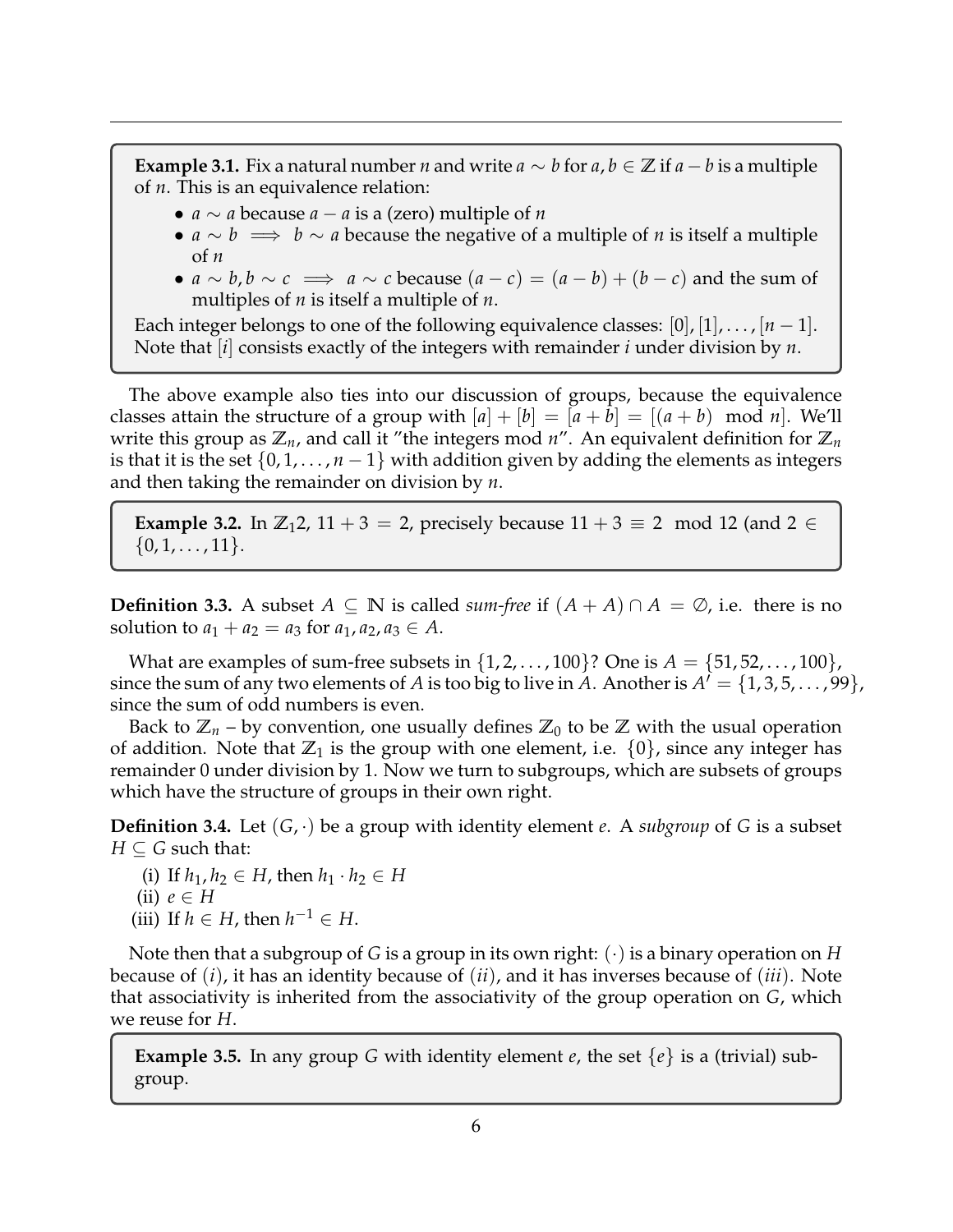**Example 3.6.** Let  $G = (\mathbb{Z}, +)$  and  $H = \{5n | n \in \mathbb{Z}\} = 5\mathbb{Z}$ . This is closed under multiplication, has the identity  $0 = 5 \cdot 0$  and has inverses  $-(5n) = 5(-n)$ , so it's a subgroup. This would have worked with any integer in place of 5.

**Example 3.7.**  $\mathbb{N} \subseteq \mathbb{Z}$  isn't a subgroup under addition because it doesn't have inverses or the identity.

**Definition 3.8.** Let *G* be a group and *a*  $\in$  *G*. Define  $\langle a \rangle = \{a^n | n \in \mathbb{Z}\} \subseteq G$ .

**Proposition 3.9.**  $\langle a \rangle$  *is a subgroup of G.* 

*Proof.* It's closed because if  $a^n, a^m \in \langle a \rangle$ , then  $a^n a^m = a^{n+m} \in \langle a \rangle$ . The identity is  $a^0$  by definition and the inverse of  $a^n$  is  $a^{-n}$ .

**Definition 3.10.** If  $G = \langle a \rangle$  for some  $a \in G$ , we say *G* is *cylic* and that *a* is its generator.

**Proposition 3.11.** *If G is cyclic, then G is abelian.*

*Proof.* Suppose 
$$
G = \langle a \rangle
$$
. If  $g_1, g_2 \in G$ , then  $g_1 = a^{n_1}$  and  $g_2 = a^{n_2}$ . So  

$$
g_1 g_2 = a^{n_1} a^{n_2} = a^{n_1 + n_2} = a^{n_2 + n_1} = a^{n_2} a^{n_1} = g_2 g_1
$$

**Corollary 3.12.** *The operation on Rubik's cubes – which gives it the structure of a group – is not abelian, which is easy to see by playing with some examples. That shows that the group of transformations isn't cyclic, which is not so easy to see at all.*

# 4. CYCLIC GROUPS

<span id="page-6-0"></span>Monday's midterm will cover the content from Homework 1 to Homework 5, and wasn't designed to be so long as to press people for time. Recall that it will be in Science Center C, rather than our usual room. The roadmap for today is:

- More on cyclic groups
- Multiplicative group of "units modulo *n*"
- Worksheet on symmetries of the cube

Recall that a cyclic group *H* takes the form  $H = \langle a \rangle = \{a^n | n \in \mathbb{Z}\}$  for some  $a \in H$ . Consider first the elements

$$
a^0(=e), a, a^2, a^3, \ldots
$$

There are two cases: 1) either the powers of *a* wrap back to the identity as powers increase, or 2) they never do. In the first case, there's a least  $d$  with  $a^d = e$ , which we investigate now.

**Proposition 4.1.** *In case 1, with d as above, we have*  $\forall n \in \mathbb{Z}$  *that*  $a^n = e$  *if and only if d* | *n.*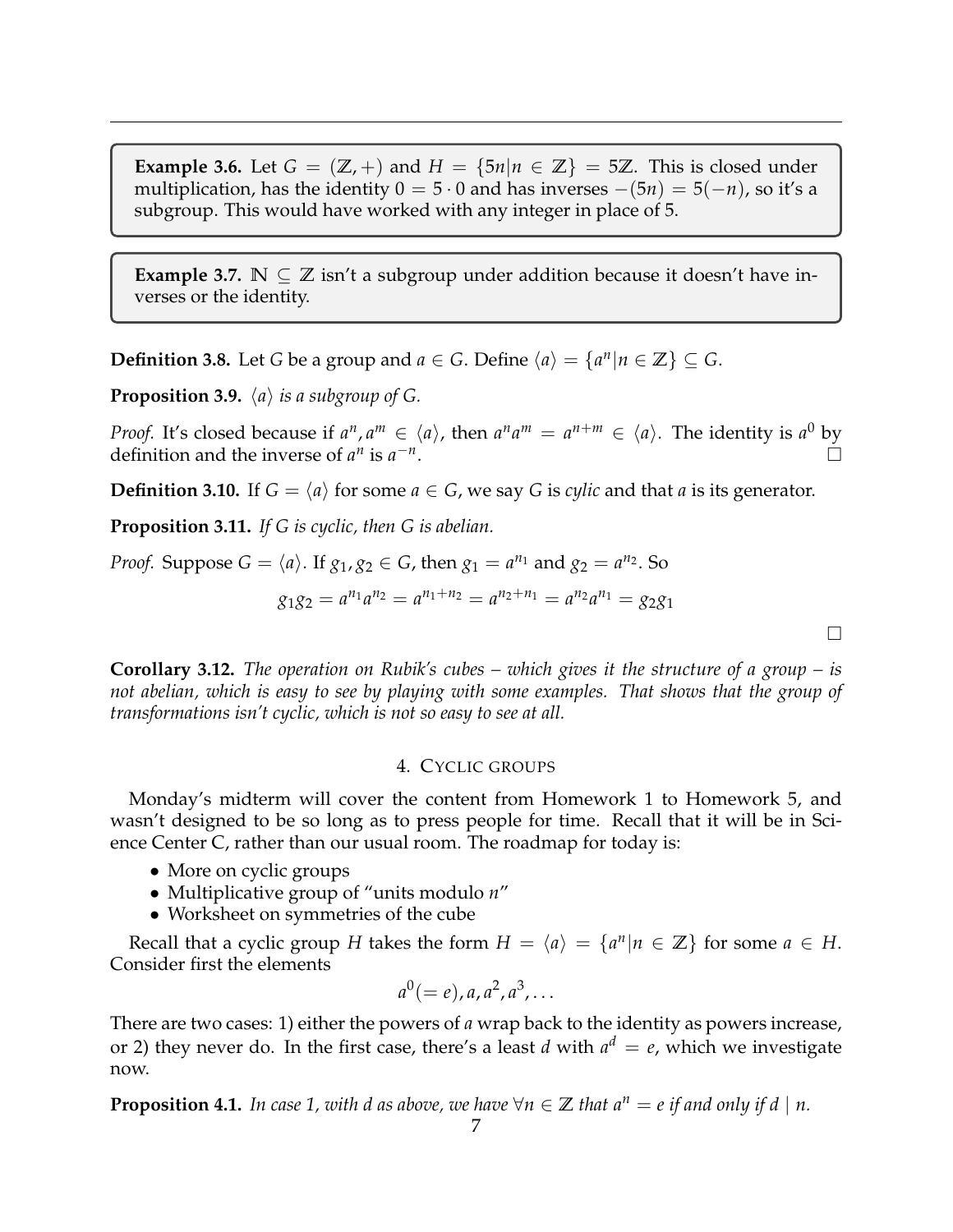*Proof.* We first prove that  $d \mid n$  implies  $a^n = e$ . Since  $d \mid n$ , we have  $n = q \cdot d$  for some *q* ∈  $\mathbb{Z}$ . Then

$$
an = aqd
$$
  
=  $(ad)q$   
=  $eq$   
=  $e$ 

For the other direction, suppose  $a^n = e$ . Division with remainder permits us to write  $n = q \cdot d + r$  for  $0 \le r < d$ . We have

$$
a^{n} = e
$$

$$
a^{qd+r} = e
$$

$$
a^{qd}a^{r} = e
$$

$$
ea^{r} = e
$$

$$
a^{r} = e
$$

Since  $0 \le r < d$ ,  $a^r = e$  demands  $r = 0$ , meaning *n* was a multiple of *d*.

**Proposition 4.2.** In case 1, with d as above, the elements of  $\langle a \rangle$  are exactly  $\{e = a^0, a, a^2, \ldots, a^{d-1}\},$ *all of which are distinct.*

*Proof.* If  $x \in H$ , then  $x = a^n$  for some *n*. Writing  $n = q \cdot d + r$  for  $0 \le r < d$ , we have

$$
an = aqdar
$$

$$
= ear
$$

$$
= ar
$$

So  $x = a^r$ . Now suppose two elements in the set are equal. That means  $a^i = a^j$  for some *i* < *j* and, using cancellation,  $a^{j-i} = e$ . Since 0 < *j* − *i* < *d*, that produces contradiction with minimality of *d*.

**Definition 4.3.** In case 1, *d* is called the *order* of the element *a*. By the above proposition, this equals the number of elements in  $\langle a \rangle$ . For *G* an arbitrary group, the *order* of *G* is its cardinality, i.e. |*G*|. If *G* is cyclic, this coincides with the order of its generators.

In the second case, in which  $a^n \neq e$  for any  $n \geq 1$ , all values of  $a^i$  must be distinct (by an argument like that in the above proof). Cyclic groups which fall into the second case are referred to as *infinite cyclic groups*.

**Example 4.4.**  $(\mathbb{Z}_d, +)$  is a cyclic group of order *d*, generated by 1.

**Example 4.5.**  $(\mathbb{Z}, +)$  is an infinite cylic group generated by 1.

**Proposition 4.6.** If  $H = \langle a \rangle$  and a has order d, the element  $b = a^k$  has order  $\frac{d}{\text{gcf}(d,k)}$ .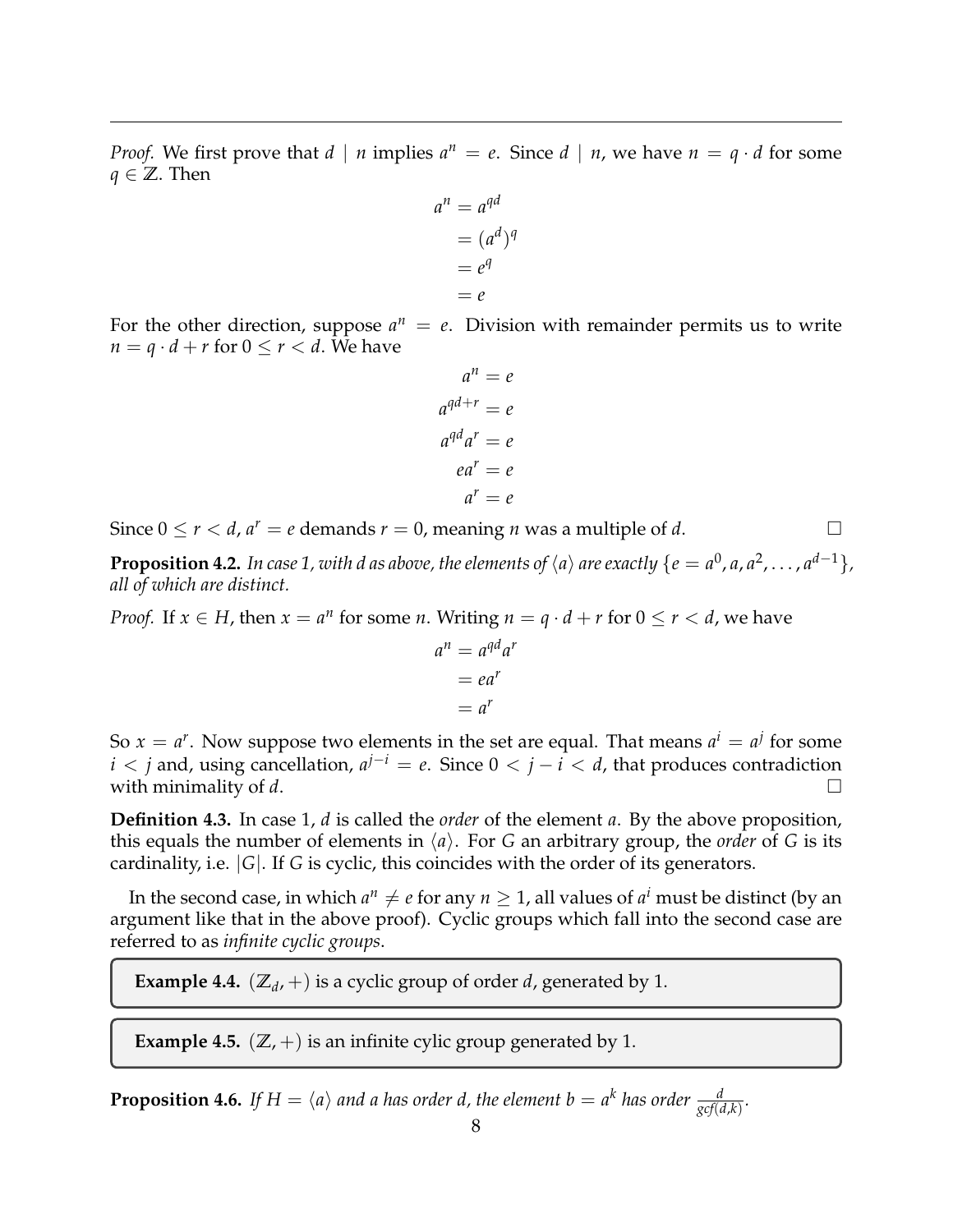*Proof.* Suppose  $m \geq 1$  and  $b^m = e$ . That means  $a^{mk} = e$ , as  $b = a^k$ . By a previous result, this occurs precisely when *d* | *mk*, i.e. when *mk* is a multiple of the LCM of *d* and *k*. The smallest *m* for which this occurs is then *m* with  $mk = \text{lcm}(k, d)$ , i.e.  $m = \frac{d}{\text{gcf}(k, d)}$ . — П

<span id="page-8-0"></span>Onto the worksheet!

### 6. SYMMETRIC GROUPS

First day of Zoom! Exciting stuff. Two Wednesdays ago, we started talking about permutation groups. The setup was the following: for *X* a set, a *permutation* of *X* is a bijection  $\sigma: X \to X$ . It turns out that for any set *X*, the collection of permutation of *X* forms a group, where the group operation is function composition. Most of the time, though, we'll be interested in sets *X* which take the form  $\{1, 2, \ldots, n\}$  for  $n \in \mathbb{N}$ .

The standard notation for the group of permutations of such an *X* is *Sn*. To be clear, an element of  $S_n$  is a bijective map from  $\{1, 2, ..., n\}$  to  $\{1, 2, ..., n\}$ . It turns out that  $|S_n| = n!$ – recall that *n*! = *n*(*n* − 1) · · · 2 · 1. Informally, if *f* ∈ *S<sub>n</sub>* then there are *n* choices for *f*(1) – any element in  $\{1, 2, ..., n\}$  – then  $(n − 1)$  choices for  $f(2)$  – since  $f$  injects,  $f(2)$  cannot equal *f*(1) – and so on. *S<sup>n</sup>* is conventionally referred to as the *symmetric group on n letters*.

A useful way of depicting the elements of  $S_n$  is cycle notation. For  $\sigma \in S_n$ , a cycle of  $\sigma$  is a collection of elements in  $\{1, 2, \ldots, n\}$  which are mapped to each other by repeated application of  $\sigma$ . For instance, let  $\sigma \in S_n$  be the function defined by:

$$
1 \mapsto 5, 2 \mapsto 4, 3 \mapsto 2, 4 \mapsto 1, 5 \mapsto 3, 6 \mapsto 6, 7 \mapsto 8, 8 \mapsto 7
$$

which is a bit of a pain to write and hard to make sense of. The cycles of  $\sigma$  are  $1 \mapsto 5 \mapsto$  $3 \mapsto 2 \mapsto 4 \mapsto 1$  and  $7 \mapsto 8 \mapsto 7$  and  $6 \mapsto 6$ . Note that cycles start and end with the same number. The cycle notation of  $\sigma$  then consists of listing its cycles in order - by convention, elements which map to themselves (i.e. cycles of length 1) are excluded in the notation. So the cycle notation of *σ* comes out to

$$
\sigma = (1\ 5\ 3\ 2\ 4)(7\ 8)
$$

so *σ* is written using a 5-*cycle* and a 2-*cycle*.

**Definition 6.1.** An *n*-cycle of  $\sigma$  is a cycle with *n* elements in it, i.e.  $(x_1 x_2 \ldots x_n)$  where  $\sigma(x_i) = x_{i+1}$  and  $\sigma(x_n) = x_1$ .

There turns out to be a notion of parity for permutations, i.e. of even and odd permutations. Developing this idea requires a definition.

**Definition 6.2.** A *transposition* is a 2-cycle, i.e. a permutation of the form  $\tau = (a \; b)$  with  $a \neq b$ .

An important fact is that every permutation can be written as a composition of transpositions. Let's try to convince ourselves of this: fix a *k*-cycle  $\sigma = (a_1 \ a_2 \ \dots \ a_k)$ . If we hope to write it as a composition of transpositions, a first step is to use the transposition which sends  $a_1$  to  $a_2$ , i.e.  $(a_1 \ a_2)$ . Now  $a_2 \mapsto a_1$ , which isn't what we want. In order to make  $a_2$ go to  $a_3$ , we can compose with the transposition that sends  $a_1$  to  $a_3$ , i.e.  $(a_1, a_3)$ . So our partial solution is

$$
(a_1 \ a_3) \circ (a_1 \ a_2)
$$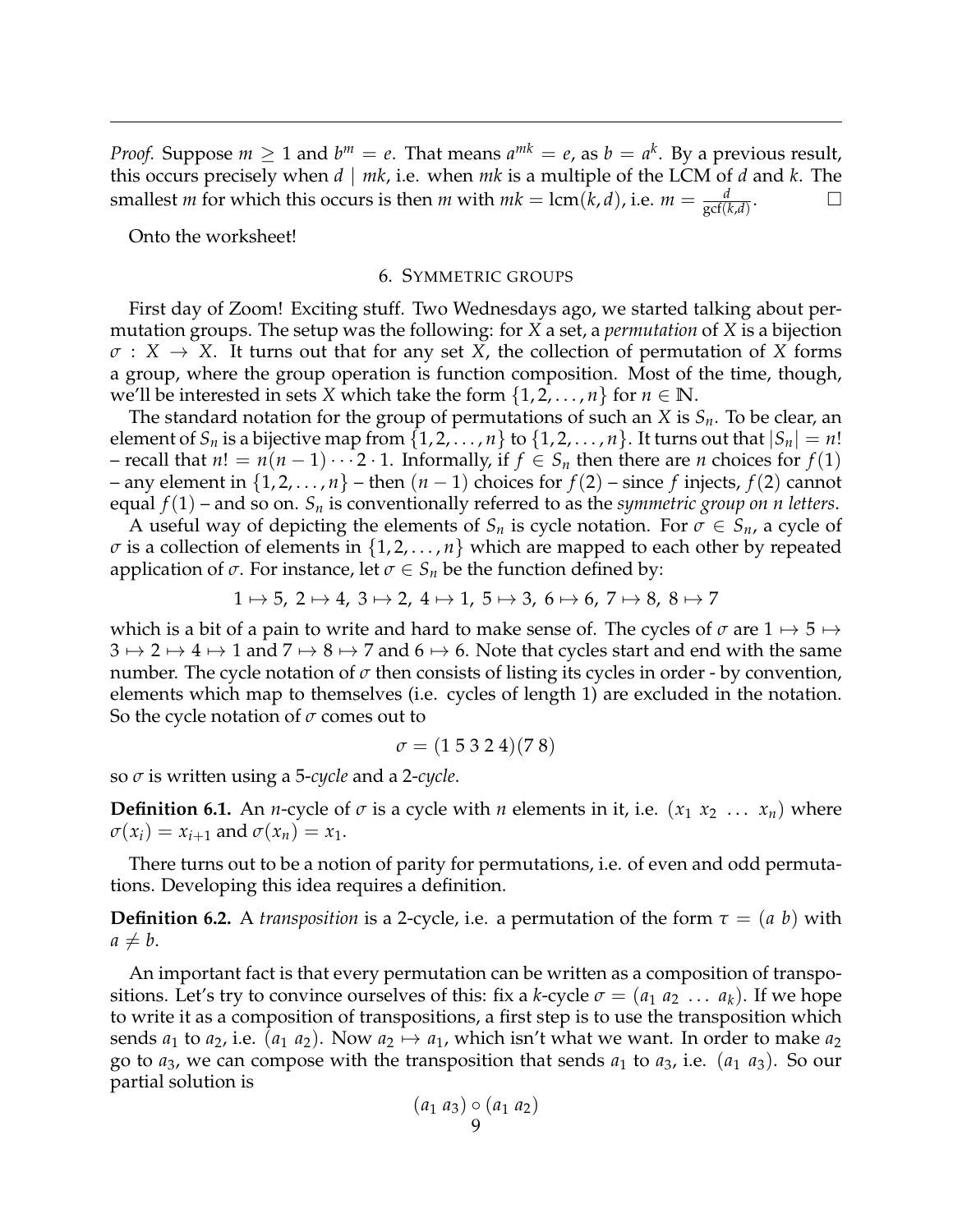Continuing in this way, we arrive at a solution of

 $(a_1 \ a_k) \circ \cdots \circ (a_1 \ a_4) \circ (a_1 \ a_3) \circ (a_1 \ a_2)$ 

It's a good exercise to convince yourself that this recreates the *k*-cycle we began with.

**Theorem 6.3.** *In the symmetric group Sn, every permutation σ can be written either as a product of an even number of transposition or an odd number of transposition, but not both.*

We set the stage for the proof the theorem by making use of a lemma:

**Lemma 6.4.** The identity  $e \in S_n$  cannot be written as a composition of an odd number of trans*positions.*

*Proof.* Suppose  $e = \tau_1 \circ \tau_2 \circ \cdots \circ \tau_N$ , where each  $\tau_i$  is a transposition. We hope to show that *N* is even by inducting on *N*. Say  $\tau_N = (a \; b)$ . If  $T_{N-1} = (a \; b)$  as well, then  $e =$  $\tau_1 \circ \cdots \circ T_{N-2}$ . By the inductive hypothesis,  $N-2$  is even so *N* is even. Unfortunately we don't have time to work through the other cases for *<sup>T</sup>N*−<sup>1</sup> and wrap this up formally.

**Definition 6.5.** A permutation *σ* is *even* if it is a product of an even number of transpositions and *odd* if it can be written as a product of an odd number of transpositions.

By our previous claim that every permutation can be written as some product of permutations, every permutation is either even or odd. By Theorem 5.3, it can't be both – making the definition of parity for permutations a sensible one. The video of today's class, along with a scan of the notes and a proof of Lemma 6.4, will be posted on Canvas soon.

## 7. ALTERNATING GROUPS, ISOMORPHISMS

<span id="page-9-0"></span>Last time we saw that permutations in symmetric groups as  $S_n$  can always be witnessed as compositions of transpositions. We saw that this gives rise to a well-defined notion of parity for permutations, and today we'll start things off today by explicitly studying *S<sup>n</sup>* for small *n*.

When  $n = 2$ , we have that  $S_2 = \{e, (1, 2)\}\$ , since the only bijections from  $\{1, 2\}$  to itself are the identity and the map that swaps 1 and 2. When  $n = 3$ , things get slightly more complicated. We can enumerate the elements of  $S_n$  by conditioning on lengths of cycles. In particular, the 2-cycles in  $S_n$  are  $(1 2)$ ,  $(2 3)$ , and  $(3 1)$ . Recall that  $(1 2)$  and  $(2 1)$  mean the same thing. Thee 3-cycles are (1 2 3) and (1 3 2). By similar reasoning, we have that

$$
(1\ 2\ 3) = (2\ 3\ 1) = (3\ 1\ 2)
$$

Along with the identity, we see that  $S_n$  has  $3 + 2 + 1 = 6$  elements, agreeing with our earlier claim that  $|S_n| = (n!)$ .

When  $n = 4$ , we won't list everything out but it's worth noting that there are additional possibilities than a permutation consisting of a single *k*-cycle for some *k*. In particular, a permutation in *S*<sup>4</sup> can be written in cycle notation as the identity *e* (really, as an empty symbol), a 2-cycle (*a b*), a 3-cycle (*a b c*), a 4-cycle (*a b c d*), or two 2-cycles (*a b*)(*c d*). In general, an element of  $S_n$  consists of cycles of lengths  $\ell_1, \ldots, \ell_k$  with  $\ell_1 + \cdots + \ell_k = n$ , and the convention that 1-cycles are swept under the rug.

What are the parities of these permutations? We saw last time that *k*-cycle is even if *k* odd and odd if *k* is even (since we witnessed a *k*-cycle as a product of *k* − 1 transpositions).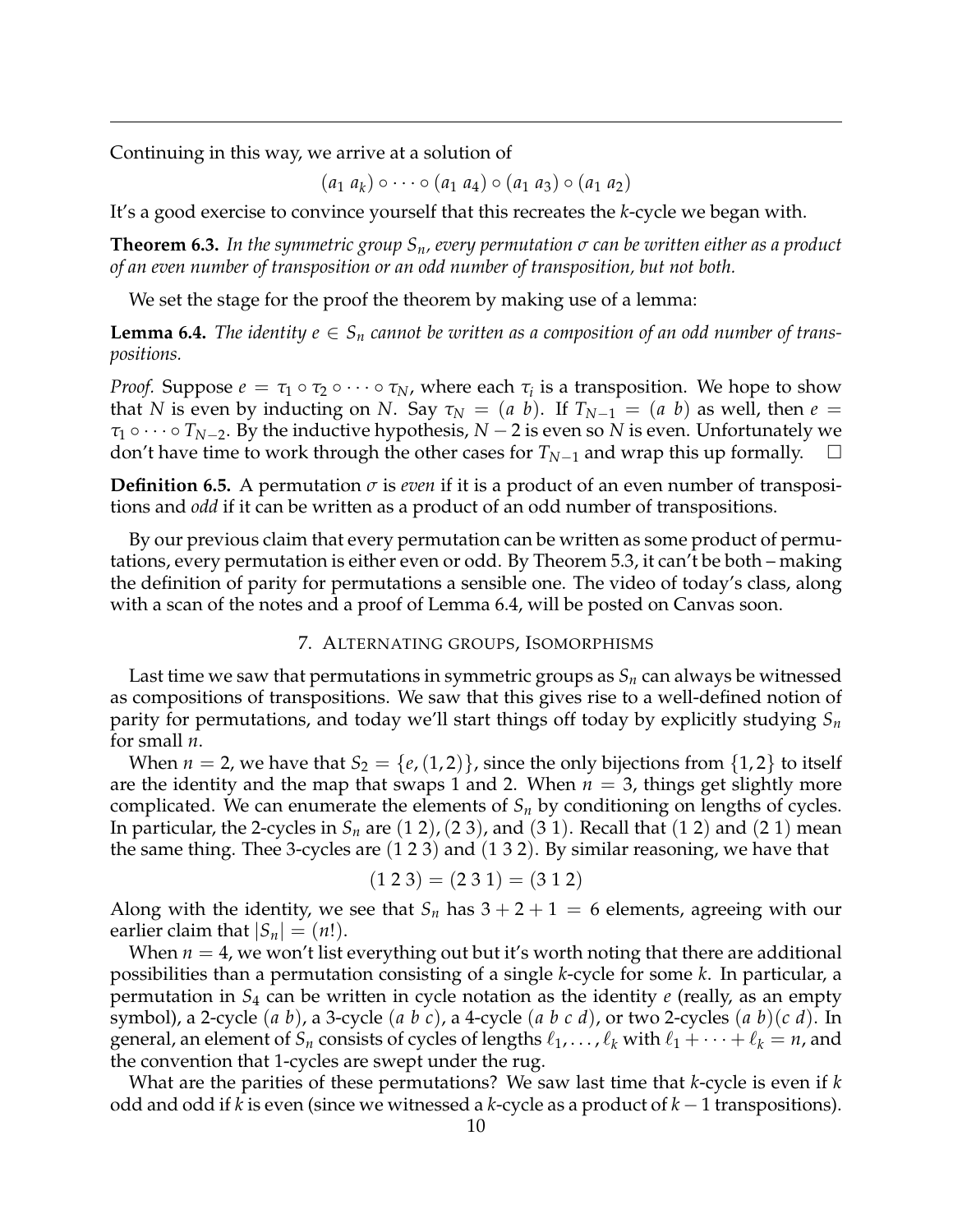So the 2− and 4−cycles in *S*<sup>4</sup> are odd and the 3-cycles are even. The double 2-cycles are even, precisely because  $(a b)(c d) = (a b) \circ (c d)$ .

**Definition 7.1.**  $A_n \subseteq S_n$  is the set of even permutations. It is referred to as the *alternating group* on *n* letters.

**Proposition 7.2.** *A<sup>n</sup> is a subgroup of Sn. More explicitly,*

*(i)*  $e \in A_n$ *(ii) If*  $\sigma$ ,  $\pi \in A_n$  *then*  $\sigma \pi \in A_n$ *(iii)* If  $\sigma \in A_n$  then  $\sigma^{-1} \in A_n$ 

**Example 7.3.**  $A_2 = \{e\}$ , the trivial group with one element.  $A_3 = \{e, (1\ 2\ 3), (1\ 3\ 2)\}\.$  More abstractly,  $A_4 = \{identity, all 3-cycles, all double 2-cycles\}$ 

**Proposition 7.4.**  $|A_n| = \frac{1}{2}n!$  *if*  $n \ge 2$ *.* 

*Proof.* Let *B<sub>n</sub>* be the set of odd permutations, so that  $B_n \subseteq S_n$ . Then  $S_n = A_n \cup B_n$ . Since  $|S_n| = n!$ , and  $A_n$  and  $B_n$  are disjoint, it suffices to show that  $|B_n| = |A_n|$ . We do this by exhibiting a bijection  $T: A_n \to B_n$ . Fixing a transposition  $\tau \in S_n$ , the map is  $T(\sigma) = \sigma \tau$ . If  $T(\sigma_1) = T(\sigma_2)$ , then  $\sigma_1 \tau = \sigma_2 \tau$  so  $\sigma_1 = \sigma_2$ , by cancellation. So *T* injects. To see that *T* surjects, fix  $p \in B_n$ . Then  $T(p\tau^{-1}) = p\tau^{-1}\tau = p$ , so  $p$  is in the image of  $T$  and  $T$  surjects. We conclude  $|B_n| = |A_n|$ , as desired.

**Definition 7.5.** A pair of groups *G* and *H* are *isomorphic* if there is a bijection  $T : G \rightarrow$ *H* between them which 'respects' group multiplication. Formally,  $\forall a, b \in G$ , *T* has the property that  $T(ab) = T(a)T(b)$ .

Informally, for *G* and *H* to be isomorphic means that *G* and *H* are identical 'up to relabeling', including the structure of their multiplication tables. In other words, *G* can be 'relabeled' by *T* in such a way that the group operation of *G* applied to its elements (with new labels) coincides with the group operation of *H*.

Recall the groups of symmetries of regular polygons. For the moment, let *G* denote the group of rotational symmetries of the tetrahedron, i.e. of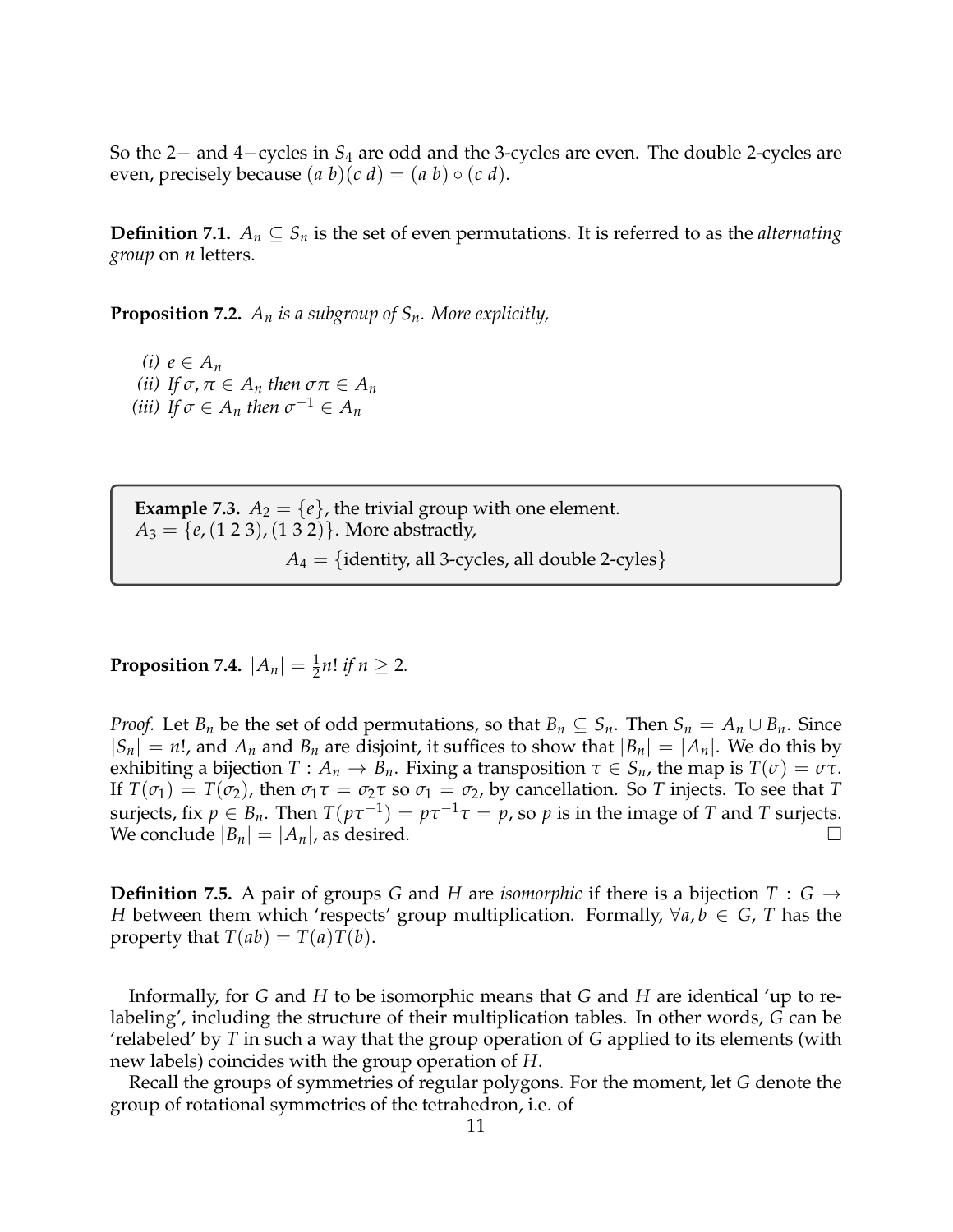

Now some geometric results that we won't prove formally but that one can gain intuition for by playing with examples.

**Theorem 7.6.** *G is isomorphic to A<sub>4</sub>, denoted G*  $\cong$  *A*<sub>4</sub>*.* 

**Theorem 7.7.** *The rotation group of the cube is isomorphic to S*4*.*

**Theorem 7.8.** *The (rotational) symmetric group of the regular icosahedron (or of the regular do*decahedron) is isomorphic to  $A_5$ , a group of size  $\frac{1}{2}5! = 60$ .

More generally, it is a result that finite groups of rotations of 3-space are isomorphic to one of *Cn*, *Dn*, *A*4, *S*4, or *A*5.

This week's homework will be drawn from the fifth chapter of Judson's text. He makes use of the phrase 'permutation group', by which he means a subgroup of *S<sup>n</sup>* for some *n* (e.g.  $S_n$  itself,  $A_n$ , etc.).

# 8. COSETS

<span id="page-11-0"></span>Today's material comes from Chapter 6 of Judson and is the last lecture which will be covered on next week's midterm.

The setting for today is that *G* is a group and *H* a subgroup of *G*.

**Definition 8.1.** For any  $g \in G$ , the *left coset* of *H* with 'representative' *g* is

$$
gH = \{gh | h \in H\}
$$

Likewise, the *right coset* of *H* with representative *g* is

$$
Hg = \{hg | h \in H\}
$$

**Example 8.2.** Take  $G = S_3 = \{e, (123), (132), (12), (13), (23)\}$  and  $H = \{e, (12)\}.$ Let  $g = (23)$ . Then  $gH = \{gh | h \in H\}$  $= \{(23)e,(23)(12)\}$ 

$$
= \{(23), (132)\}
$$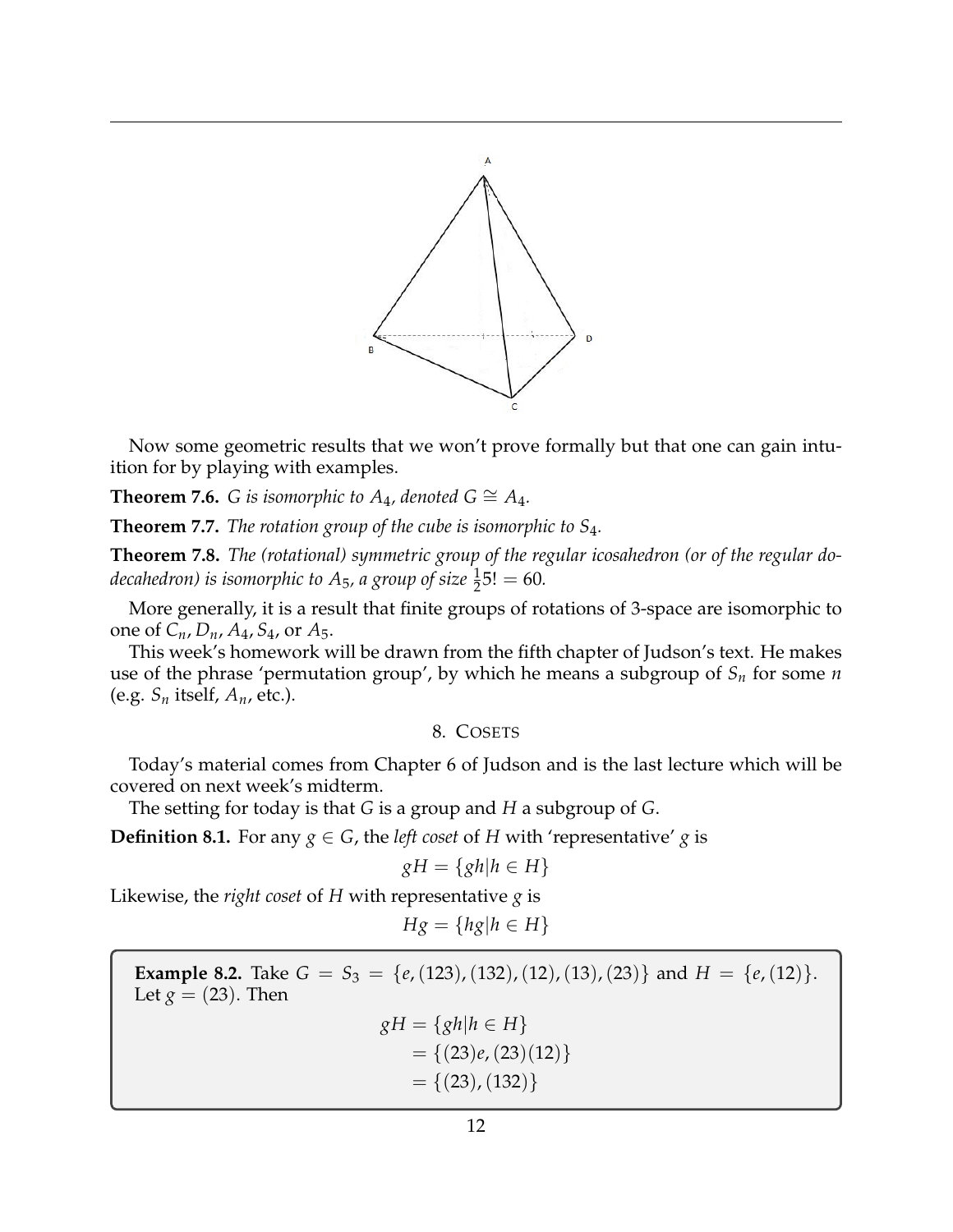By examining all the cosets of  $\{e,(12)\}\$  in  $S_3$ , we can observe that the cosets partition  $S_3$ . This turns out not to be an coincidence but a result about cosets in a group. In particular, cosets of *H* form equivalence classes of *G* under the following relation:

**Proposition 8.3.** *Define a relation*  $\sim$  *on* G by  $g_1 \sim g_2$  if  $g_1^{-1}g_2 \in H$ . This forms an equivalence *relation.*

*Proof. g* ∼ *g* because  $g^{-1}g = e \in H$ . To see that ∼ is symmetric, suppose  $g_1 \sim g_2$ . Then  $g_1^{-1}$  $\frac{1}{1}g_2 \in H$ , so  $(g_1^{-1})$  $(g_1)^2 \in H$ , as *H* is a subgroup. That comes out to  $g_2^{-1}$  $a_2^{-1}g_1 \in H$ , meaning *g*<sup>2</sup> ∼ *g*1.

Lastly, suppose  $g_1 \sim g_2$  and  $g_2 \sim g_3$ . Then  $g_1^{-1}$  $\frac{-1}{1}$ 82, 8<sub>2</sub><sup>-1</sup>  $a_2^{-1}g_3 \in H$ . Multiplying them together - and recalling that *H* is closed under multiplication - we have

$$
(g_1^{-1}g_2)(g_2^{-1}g_3) = g_1^{-1}g_3 \in H
$$

so  $g_1 \sim g_3$ .

To see that the equivalence classes of this relation are the cosets of *H*, note that

$$
g_1 \sim g_2 \iff g_1^{-1} g_2 \in H
$$
  
\n
$$
\iff g_1^{-1} g_2 = h
$$
  
\n
$$
\iff g_2 = g_1 h
$$
  
\n
$$
\iff g_2 \in g_1 H
$$
  
\n(for some  $h \in H$ )

A takeaway is that the representative of a coset is not unique. In particular, any element in a coset serves as a representative for it.

**Example 8.4.** Set 
$$
G = S_3
$$
,  $H = \{e, (12)\}$  and  $g = (13)$ . Then  
\n
$$
Hg = \{hg | h \in H\}
$$
\n
$$
= \{(13), (12)(13)\}
$$
\n
$$
= \{(13), (132)\}
$$

Notably, this is not a left coset of *H*. In general, the left and right cosets of *H* can differ.

When *G* is abelian, however, its left and right cosets coincide. When *G* is abelian, it is common to denote its operation additively, i.e.  $(G,+)$  with a left coset (equivalently, right coset) taking the form  $g + H$ . The abelian condition is sufficient, but not necessary, in order for the left and right cosets to coincide. On Wednesday, we'll talk more about this property.

**Proposition 8.5.** *For G a group and H a finite subgroup, say* |*H*| = *n. Then every coset, left or right, of H also has exactly n elements.*

*Proof.* We exhibit a bijection between *H* and *gH*. The map is  $h \mapsto gh$ . This surjects by definition and injects because of the cancellation law in groups.

**Theorem 8.6** (Lagrange)**.** *If G is a finite group, then the order of any subgroup H in G divides the order of G.*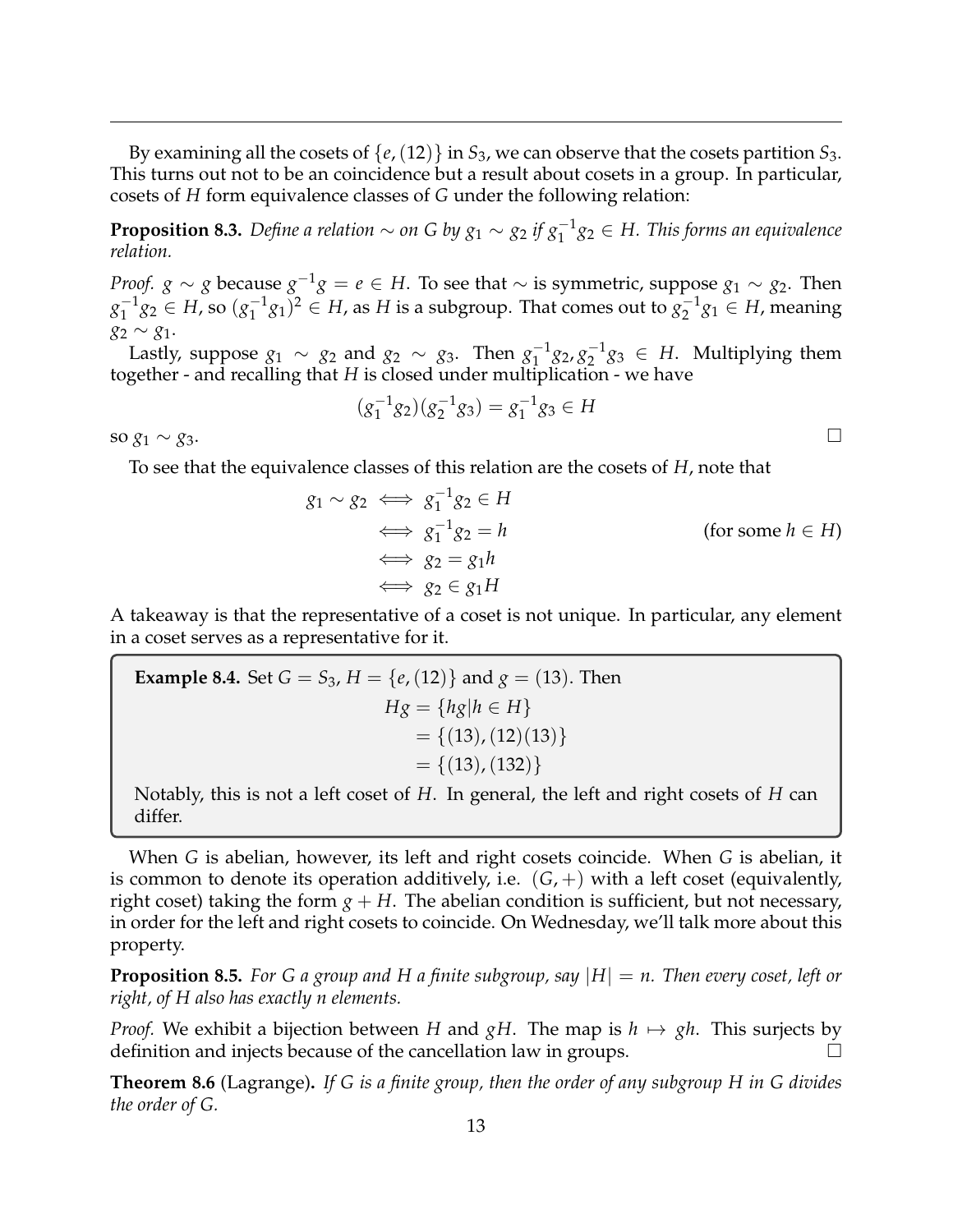*Proof.* The cosets of *H* partition *G* and all have size |*H*|, so |*H*| $k = |G|$ , *k* the number of  $\overline{\text{cosets}}$ .

**Definition 8.7.** [*G* : *H*], called the *index* of *H* in *G*, denotes the number of cosets of *H* in *G*. When *G* is finite,  $[G:H] = \frac{|G|}{|H|}$ .

**Example 8.8.**  $[\mathbb{Z} : 3\mathbb{Z}] = 3$ , since there are three 3 $\mathbb{Z}$  cosets in  $\mathbb{Z}$ , with representative 0, 1, and 2. More generally,  $[\mathbb{Z} : n\mathbb{Z}] = n$  with representatives 0, 1, ...,  $n-1$ .

A consequence of Lagrange's theorem is that that for *G* a finite group, the order of *g* divides the order of *G*. To see why, note that the order of *g* is also the order of the cyclic subgroup  $H = \{e, g, g^2, \dots \}$  that it generates. Since  $|H|$  divides  $|G|$ , the order of  $g$  does as well.

# 9. NORMAL SUBGROUPS

<span id="page-13-0"></span>Today's class will conclude group theory – after that, we'll pivot to topology and analysis. Last time we talked about left and right cosets, which we learned are not always the same. We saw that for  $g \in G$  and  $H \subseteq G$  a subgroup, then the left coset of H containing g is

$$
gH = \{gh|h \in H\}
$$

and the right coset containing g is

$$
Hg = \{hg | h \in H\}
$$

We may be motivated to ask: In general, when are the left coset containing *g* and the right coset containing *g* the same? For these to be the same, it must be the case that  $\forall h \in H$ ,  $gh = h'g$  for some  $h' \in H$  (i.e.  $gH \subseteq Hg$ ). This is equivalent to saying that for all *h*, *ghg*<sup>−1</sup> = *h*' for some *h*' ∈ *H*. In order for it to be the case that *gH* = *Hg*, it must furthermore be the case that  $Hg \subseteq gH$ . By similar reasoning, that condition amounts to *g* <sup>−</sup>1*hg* ∈ *H*.

Motivated by this characterization of the subgroups *H* which induce equivalent left and right cosets, we introduce the following definition.

**Definition 9.1.** A subgroup *H* of *G* is a *normal subgroup* if  $\forall g \in G, \forall h \in H, ghg^{-1} \in H$ . Equivalently, for every  $g \in G$ ,  $gH = Hg$ .

**Example 9.2.**  $H = \{e, (1\ 2)\}\$ is not a normal subgroup of  $S_3$ . Taking  $g = (1\ 2\ 3)$ , you can check  $gH \neq Hg$ .

We will use  $H \leq G$  to denote that *H* is a subgroup of *G*. An important observation is that  $H \leq G$  is obligated to be normal when G is abelian, as

$$
gH = \{gh|h \in H\} = \{hg|h \in H\} = Hg
$$
  
14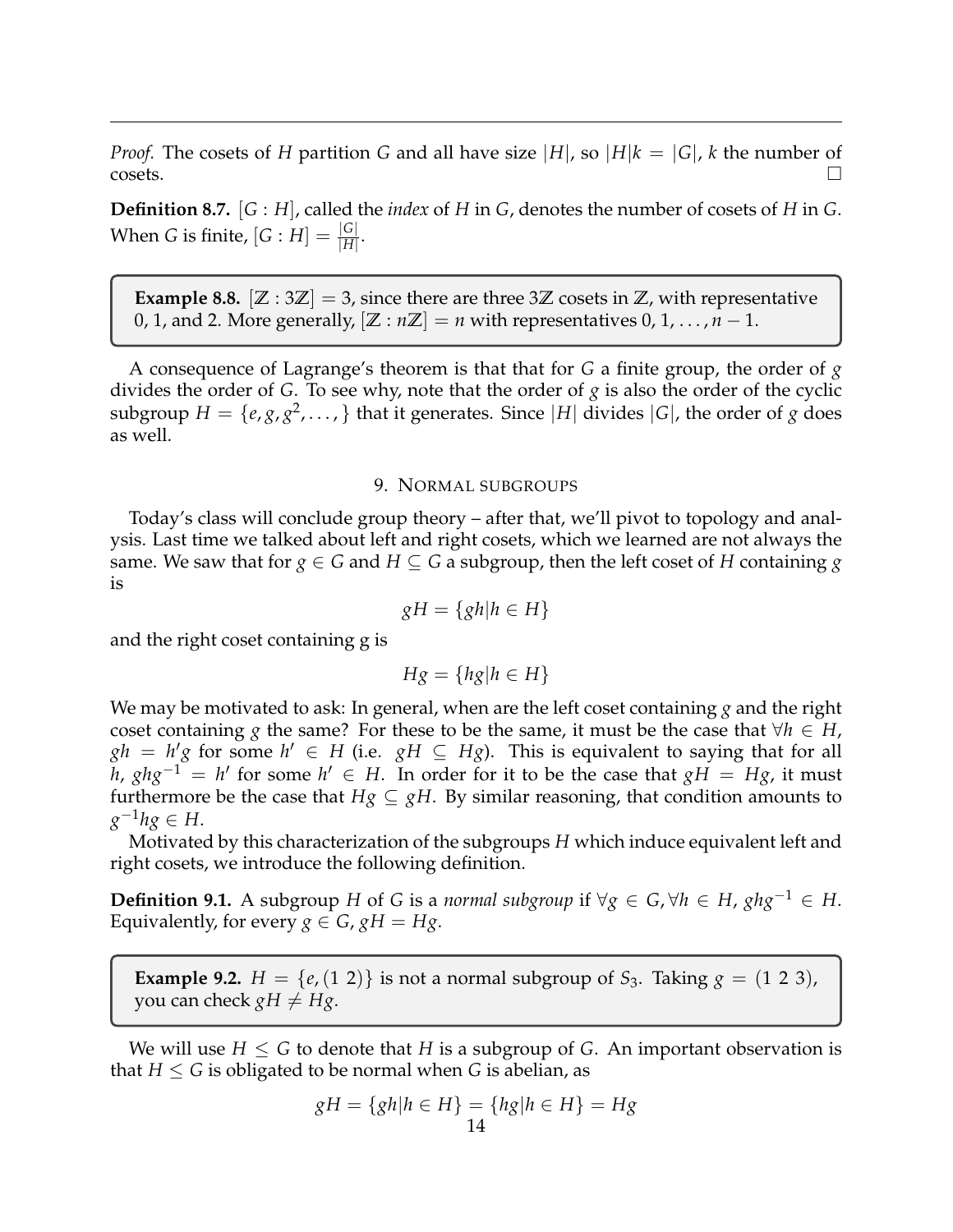$H \triangleleft G$  is the standard notation to denote when *H* is a normal subgroup of *G*. Crucially, the reason people care about normal subgroups is that they give rise to a well-behaved notion of multiplication for cosets.

For *A*, *B* subsets of *G*, *AB* is defined as  $\{ab|a \in A, b \in B\}$ , i.e. the element-wise product.

**Proposition 9.3.** *If*  $H \le G$ , *then*  $HH = H$ .

*Proof.* To see *HH*  $\subseteq$  *H*, consider an arbitrary element in *HH*. It takes the form  $h_1h_2$  for *h*<sub>*i*</sub> ∈ *H*. Since *H* is a subgroup, it is closed under multiplication and thus  $h_1h_2$  ∈ *H*. Alternatively, consider  $h \in H$ . To see  $h \in H$ , note  $h = he \in HH$ . We made use of the fact that  $H \leq G$  when concluding that  $he \in H$ ; in particular, we used the fact that  $e \in H$ .

We consider this notion of element-wise multiplication applied to cosets.

**Proposition 9.4.** Let H  $\lhd$  G, and let  $g_1H$ ,  $g_2H$  be two cosets of H in G. Then  $(g_1H)(g_2H)$  =  $(g_1g_2)H$ .

*Proof.*

$$
(g1H)(g2H) = g1(Hg2)H
$$
  
= g<sub>1</sub>(g<sub>2</sub>H)H (normality of H)  
= (g<sub>1</sub>g<sub>2</sub>)(HH)  
= (g<sub>1</sub>g<sub>2</sub>)H (previous proposition)

It turns out that, equipped with the above multiplication, the cosets of a normal subgroup themselves inherit the structure of a group.

**Example 9.5.** Consider  $\mathbb{Z}_p$  for p prime. Its only subgroups are  $\{e\}$  and  $\mathbb{Z}_p$  itself. This is a consequence of Lagrange's theorem, and there's a term for this.

**Definition 9.6.** A group *G* is *simple* if its only normal subgroups are {*e*} and *G*.

In addition to  $\mathbb{Z}_p$ , it turns out that  $A_5$  – and indeed  $A_n$  for all  $n \geq 5$  – is simple.

## 10. REAL NUMBERS

<span id="page-14-0"></span>Today, we depart from group theory and begin the next topic in the course: analysis. This begins with an investigation of the real numbers, **R**, and, in time, will lead us to such topics as sequences and their limits.

Let us first discuss the algebraic properties of **R**:

- (i) **R** is equipped with the binary operation of addition, written  $a + b$
- (ii) It is also equipped with the binary operation of multiplication, written  $\times$  or  $\cdot$  (or even simply with concatenation, as in *ab*)

Crucially, these operations obey certain structure.

(i)  $(\mathbb{R}, +)$  is an abelian group with identity 0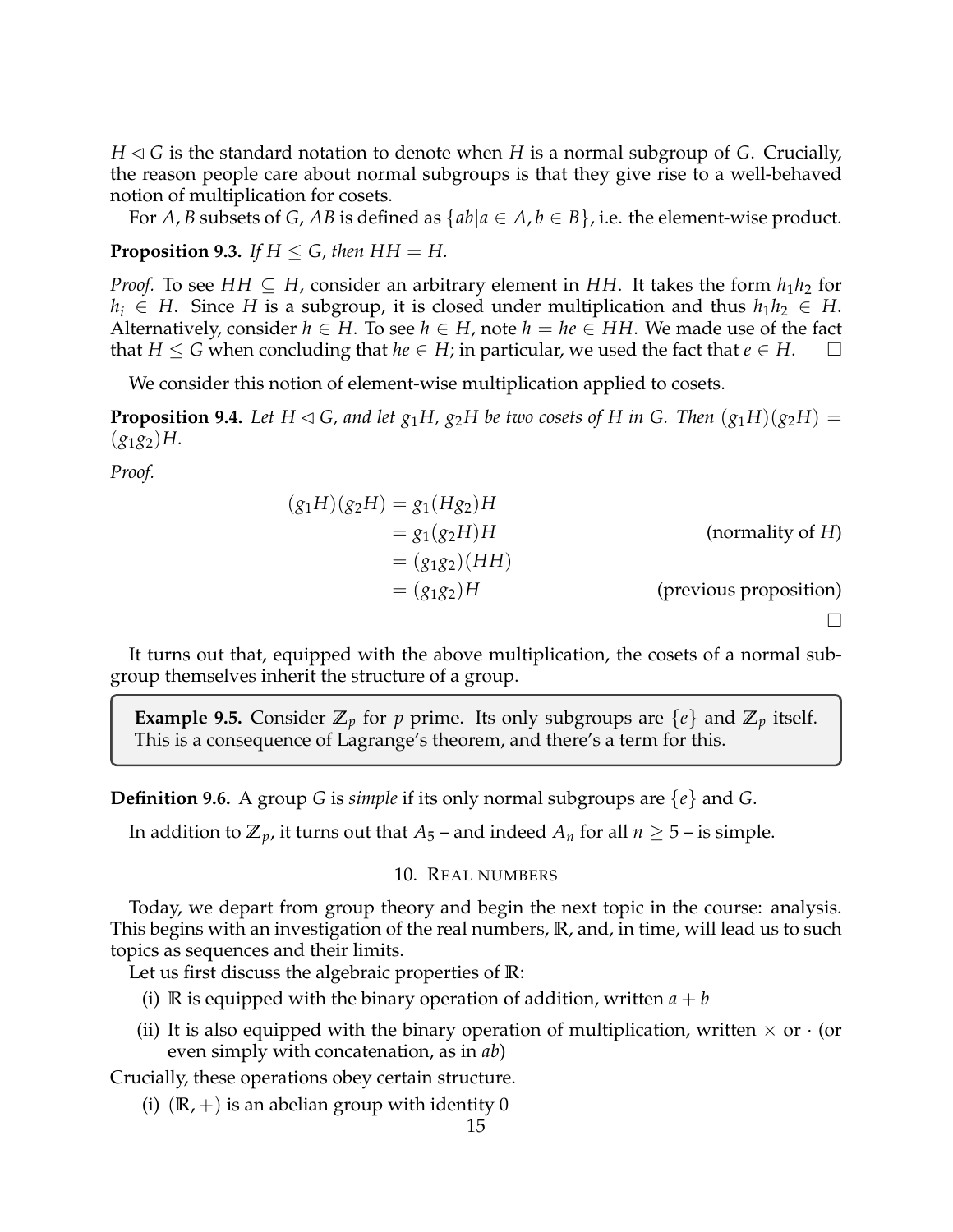- (ii)  $(\mathbb{R}, \times)$  is *not* a group, as 0 has no multiplicative inverse (i.e. no *r* such that  $0 \cdot r = 1$ ). However,  $(R \setminus \{0\}, \times)$  forms an abelian group with identity 1.
- (iii) Moreover, addition and multiplication play nicely with one another. In particular, multiplication distributes over addition:

$$
a(b+c) = ab + ac
$$

Note that, since multiplication and addition both commute, multiplication distributes from the right hand side as well:

$$
(b+c)a = ba + ca
$$

The term for a set equipped with such properties is that of a *field*, so  $(\mathbb{R}, +, \times)$  is a field. In addition to such algebraic structure, **R** has order properties as well. Making this formal calls for a definition.

**Definition 10.1.** A relation  $\triangleleft$  on a set *S* forms a *total order* if

- (i) for every  $a, b \in S$ , exactly one of the following hold:  $a \triangleleft b$ ,  $b \triangleleft a$ ,  $a = b$ . (Trichotomy)
- (ii) For every  $a, b, c \in S$ , if  $a \triangleleft b$  and  $b \triangleleft c$ , then  $a \triangleleft c$ . (Transitivity)

 $\mathbb R$  equipped with the usual strict inequality  $\lt$  gains the structure of a totally ordered set. Furthermore, this order is well-behaved with respect to addition and multiplication. In particular,

- (i) for all  $x, y, z \in \mathbb{R}$ , if  $x < y$  then  $x + z < y + z$
- (ii) If  $0 < x$  and  $0 < y$ , then  $0 < xy$ .

We can now refer to **R** as an *ordered field*, i.e. a field equipped with a total order such that the preceding conditions are satisfied. This endows **R** with a lot of structure but does not distinguish it from, for instance, **Q**. In the following, we introduce exhaustive axioms will totally determine **R**.

<span id="page-15-0"></span>**Definition 10.2.** The real numbers  $(\mathbb{R}, +, \times, <)$  are the data obeying the following conditions.

- (1)  $(\mathbb{R}, +)$  is an abelian group with identity element 0
- (2)  $(\mathbb{R} \setminus \{0\}, \times)$  is an abelian group with identity element 1
- (3)  $x(y + z) = xy + xz$
- $(4)$  < forms a total order with
	- (i) if  $x < y$  then  $x + z < y + z$
	- (ii) if  $0 < x$  and  $0 < y$ , then  $0 < xy$
- (5) The completeness axiom, whose definition we postpone for now

Note that  $Q \subseteq \mathbb{R}$  satisfies conditions (1) through (4). In order for the preceding conditions to determine **R**, and if **R** is distinct from **Q**, it must be that **Q** fails to be 'complete', whatever that means. We will see that indeed this is the case.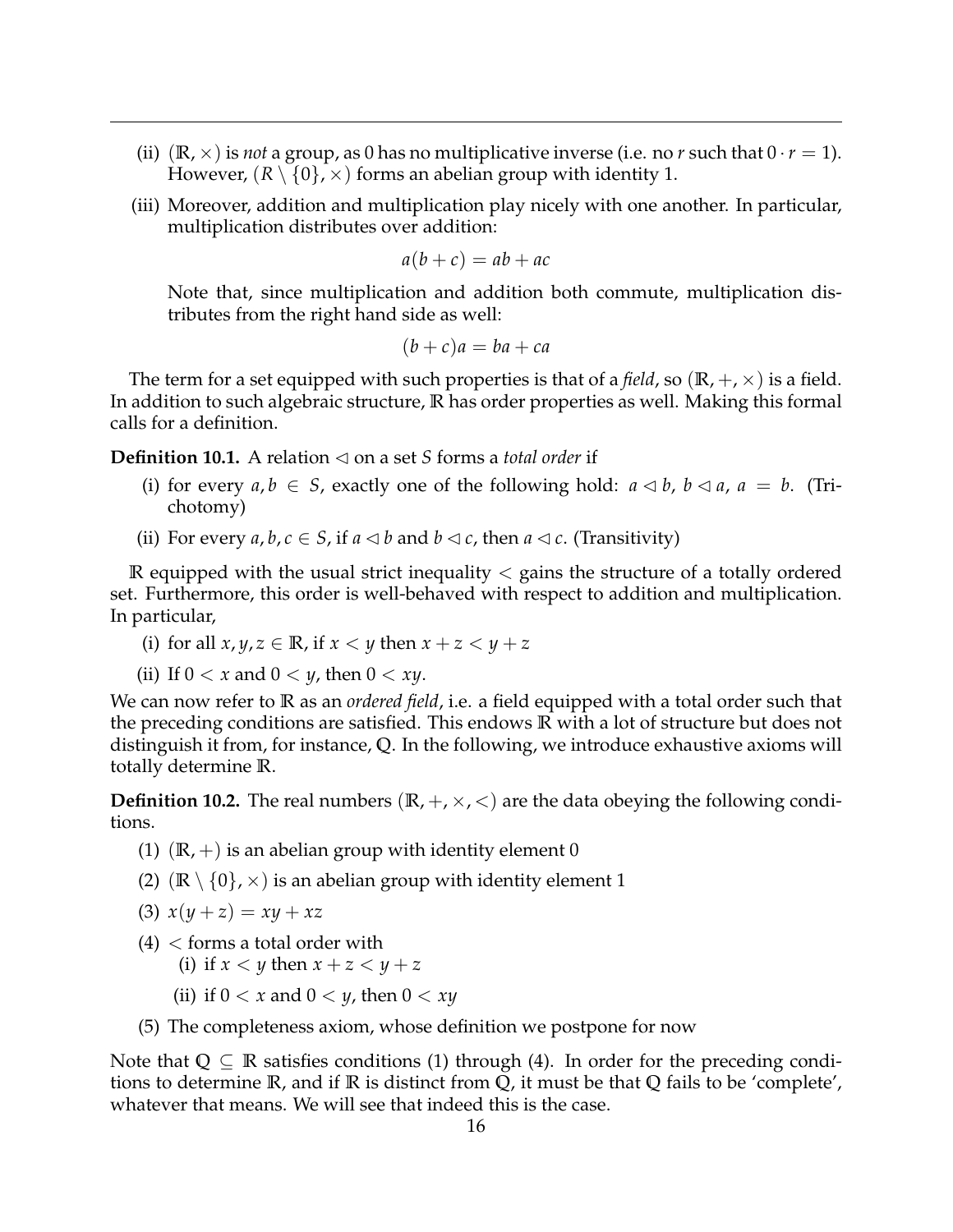As a demonstration of the fact that **R**'s essential structure is captured in its axioms, we prove results on **R** by way of its axioms.

**Example 10.3.** Use (1), (2), (3) to deduce that  $0 \cdot x = 0$  for all  $x \in \mathbb{R}$ . We have

$$
0 \cdot x = (0+0) \cdot x = 0 \cdot x + 0 \cdot x
$$

By cancellation in groups (or adding  $-(0 \cdot x)$  to each side), we have  $0 \cdot x = 0$ , as desired.

**Notation 10.4.** Our notation is currently fairly restricted. In order to recover familiar notational tools such as  $\leq$ , we establish the following conventions:

- $a > b$  means  $b < a$
- $a \leq b$  means  $(a < b$  or  $a = b)$
- *a* − *b* means *a* + (−*b*), for −*b* the inverse of *b* in ( $\mathbb{R}, +$ )
- $\frac{a}{b}$  means  $a \cdot (b^{-1})$ , where  $b^{-1}$  is the inverse of  $b$  in  $(\mathbb{R}, \cdot)$

We now turn to the completeness axiom of [10.2.](#page-15-0) This begins with consideration of subsets of *R*.

**Example 10.5.** Let  $S \subseteq \mathbb{R}$ . Examples include •  $S = [2, 3] = \{x \in \mathbb{R} | 2 \le x, x \le 3\}$ •  $S = [1, \infty) = \{x \in \mathbb{R} | x \ge 1\}$ •  $S = \{\frac{1}{n}\}$  $\frac{1}{n}|n \in \mathbb{N}$  = { $\frac{1}{1}$  $\frac{1}{1}$ ,  $\frac{1}{2}$  $\frac{1}{2}$ ,  $\frac{1}{3}$  $\frac{1}{3}, \dots \}$ 

Given a subset of **R**, one natural task is to attempt to bound it.

**Definition 10.6.** An *upper bound* for  $S \subseteq R$  is a number  $b \in \mathbb{R}$  such that for all  $s \in S$ ,  $s \leq b$ .

In words, an upper bound of *S* is a real number which is at least as big as all the elements of *S*.

**Example 10.7.** If *S* = [2, 3], then 100 is an upper bound of *S*. So is 50, or 3. But 2.7 is not an upper bound.

In the above example, several of the bounds provided seem excessive, or inefficient. An important task to formalize the idea of a sharpest upper bound.

**Definition 10.8.** A *least upper bound* for *S* ⊆ **R** is a number *b* ∈ **R** such that

- (i) *b* is an upper bound for *S*
- (ii) If *b'* is any upper bound for *S*, then  $b \leq b'$

**Example 10.9.** The least upper bound of  $S = [2, 3]$  is 3. Indeed  $3 \geq S$  and any  $y < 3$ is exceeded by an element of *S*.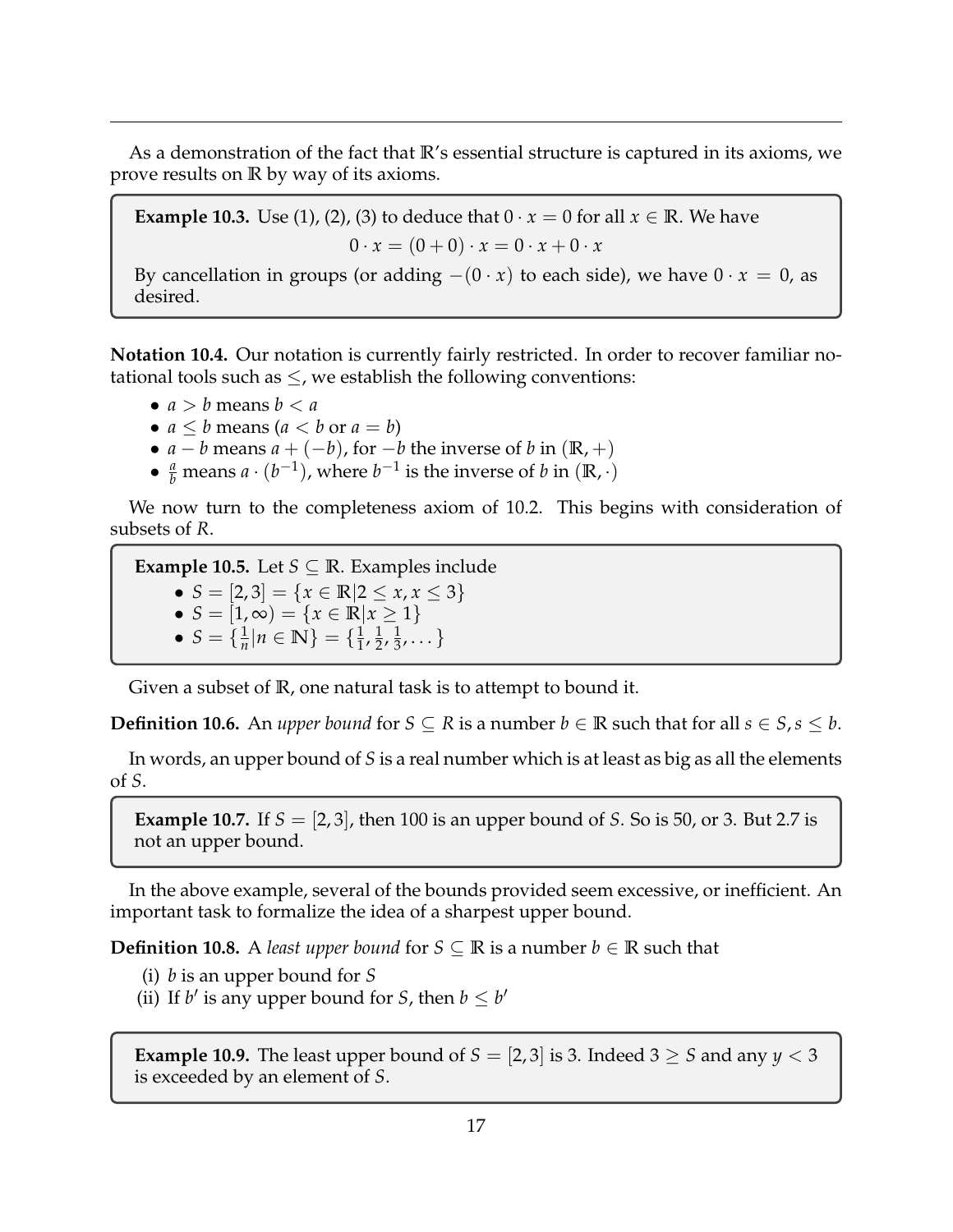**Example 10.10.** Let  $S = (2, 3)$ . Then, once again, 3 is a least upper bound of S. Notably, least upper bounds of a set need not be elements of the set.

A synonym for the least upper bound for *S* is the *supremum* of *S*, written sup *S*.

**Proposition 10.11.** *Least upper bounds, when they exist, are unique.*

*Proof.* Suppose *b*, *b'* are both supremums of *S*. Then, because *b* is a *least* upper bound and *b*' is some upper bound, it must be that  $b \leq b'$ . Similarly,  $b' \leq b$ . They imply  $b = b'$  $\Box$ 

An arbitrary subset of **R** need not have a least upper bound. One obstruction is that the set not have any upper bounds at all, for instance  $S = \mathbb{N} \subseteq \mathbb{R}$  or  $S = (3, \infty)$ . In principle, another obstruction is that there may upper bounds but there may not be a least one. This occurs, for instance, when  $S = \emptyset$ . In this case, every real number serves as an upper bound for *S*, and as such there is no least upper bound.

**Definition 10.12** (Completeness Axioms for **R**). If a subset  $S \subseteq \mathbb{R}$  is non-empty and has an upper bound, then it has a least upper bound.

In words, the above definition states that, in **R**, the empty set is the only pathological case in which a set with an upper bound does not admit a least upper bound. In the coming lectures, we will further discuss what this definition captures and why it is an appropriate final axiom for **R**.

### 11. LEMMAS FOR **R**

<span id="page-17-0"></span>Today we'll keep moving with real numbers, looking to formally justify familiar and intuitive results.

**Lemma 11.1.**  $(-1) \cdot (-1) = 1$ 

*Proof.* On the homework! □

**Lemma 11.2.** *For any*  $x \neq 0$ , either  $x > 0$  or  $(-x) > 0$  (but not both).

*Proof.* From the order axioms, if  $x \neq 0$  then either  $x > 0$  or  $0 > x$ . If  $x > 0$ , then we're done. If  $0 > x$ , then we have

$$
0 > x
$$
  
-x > x + (-x)  
-x > 0

completing the proof.

#### **Lemma 11.3.** 0 < 1*.*

*Proof.* By contradiction - suppose not. Then by Lemma 2,  $0 < (-1)$ . The axioms of order said that  $0 < x$  and  $0 < y$  implies  $0 < xy$ . Taking  $x = -1$  and  $y = -1$ , we deduce  $0 <$  $(-1)(-1)$ . By our first lemma, that identically means  $0 < 1$ , producing contradiction.  $\square$ 

**Lemma 11.4.** *If*  $x > 0$ *, then*  $\frac{1}{x} > 0$ *.*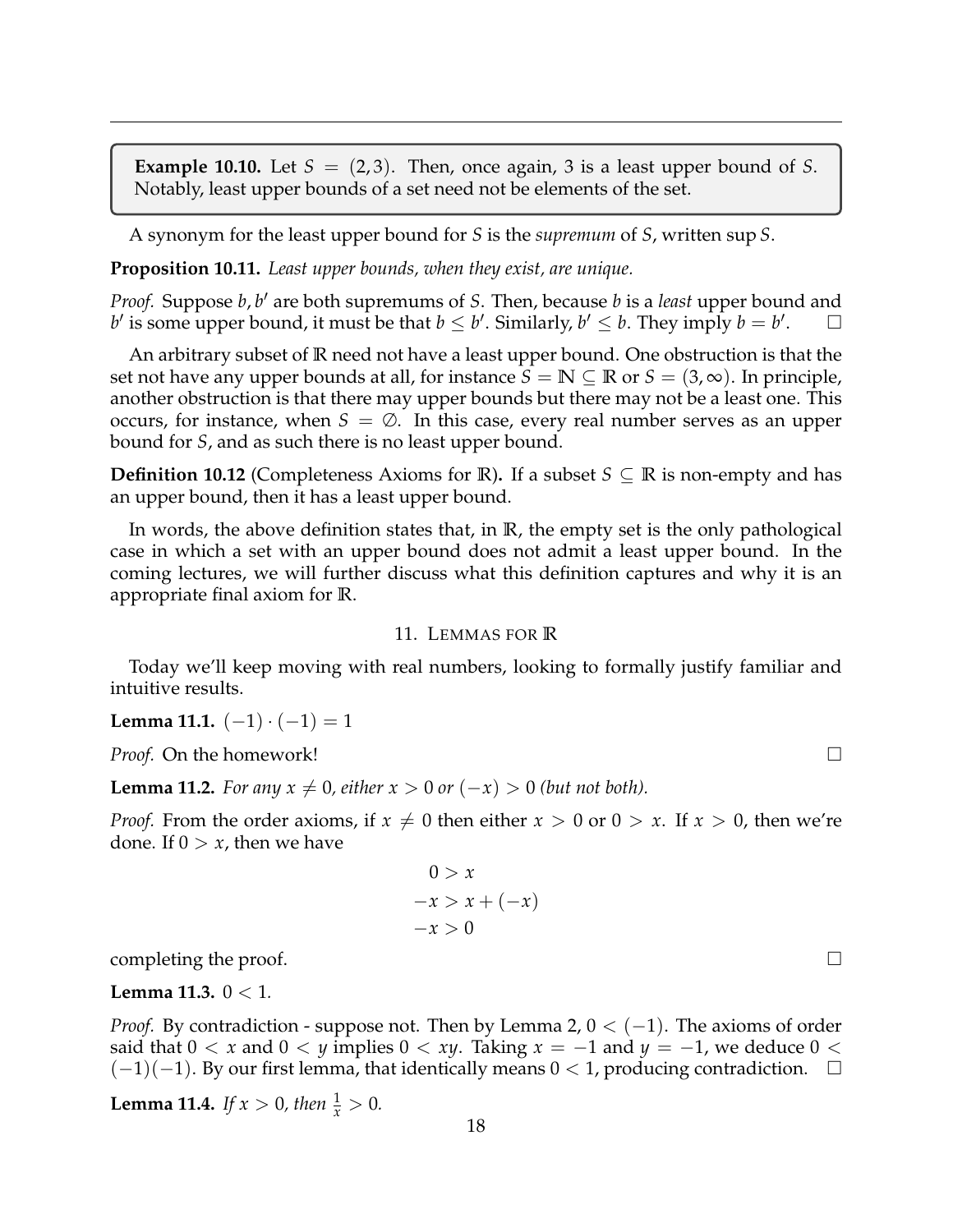*Proof.* Assume, for contradiction, that  $x > 0$  and  $\frac{-1}{x} > 0$ . Then  $\frac{-1}{x}x = -1 > 0$ , producing contradiction.  $\overrightarrow{a}$ 

**Lemma 11.5.** *If*  $x > 0$  *and*  $y > 0$ *, then*  $x + y > 0$ *.* 

*Proof.* On the HW! □

Now we introduce  $2 = 1 + 1$ . In particular, we are *defining* the symbol 2 to mean the output of the operation  $1 + 1$ . Note that  $2 > 0$ , by the previous lemma. Thus, by induction, any natural number  $n = 1 + \cdots + 1$  $\overline{n}$  times is positive. Making use of 11.4, we also have that  $\frac{1}{n}$  is

positive for any natural number *n*.

**Lemma 11.6.** *If*  $0 < x < y$ , then  $0 < \frac{1}{y} < \frac{1}{x}$ .

*Proof.* From *x < y,* get 0 < *y* − *x*. From 0 < *x, y* we have 0 < *xy*. So 0 <  $\frac{1}{xy}$ . Then  $0 < \frac{1}{xy}(y - x) = \frac{1}{x} - \frac{1}{y}$ . В последните поставите на селото на селото на селото на селото на селото на селото на селото на селото на се<br>Селото на селото на селото на селото на селото на селото на селото на селото на селото на селото на селото на

It's sensible to ask whether there exists a minimal positive number or maximal negative number. This turns out not to be the case, which can be interpreted as the absence of a gap between 0 and the positive numbers to the right of it when drawing the conventional number line. This is made formal in the following lemma.

**Lemma 11.7.** *If*  $\epsilon > 0$ *, then*  $0 < \frac{\epsilon}{2} < \epsilon$ *.* 

*Proof.* Since  $0 < \epsilon$  and  $0 < \frac{1}{2}$ , we have  $0 < \frac{\epsilon}{2}$ . Adding  $\frac{1}{2}\epsilon$  to each side, we get  $\frac{1}{2}\epsilon < \epsilon$  as well.  $\Box$ 

We haven't made use of the completeness axiom on **R** yet, only its order and field axioms. Recall that the completeness axiom states that any non-empty subset of **R** which admits an upper bound admits a (unique) least upper bound. This implies a dual result, which is that a non-empty subset of **R** which admits a low bound furthermore admits a (unique) greatest lower bound, referred to as the infimum.

**Remark 11.8.** For bounded  $S \subseteq \mathbb{R}$ , sup(S) and inf(S) may or may not belong to S.

**Example 11.9.** Let *S* = [0, 1]. Then  $\sup(S) = 1 \in S$ , and  $\inf(S) = 0 \in S$ . If  $S = (0, 1)$ , then  $\sup(S) = 1 \notin S$  and  $\inf(S) = 0 \notin S$ .

When sup(*S*) exists and is known to be an element of *S*, it is referred to as the *maximum* of *S*. Likewise, when inf(*S*) exists and is known to belong to *S*, it is referred to as the *minimum* of *S*.

Recall that the completeness axiom is the only axiom which distinguishes **R** from **Q**, as **Q** satisfies the field and order axioms.

**Theorem 11.10.** For every real number c, there exists a natural number  $n \in N$  which exceeds c, *i.e. c* < *n.*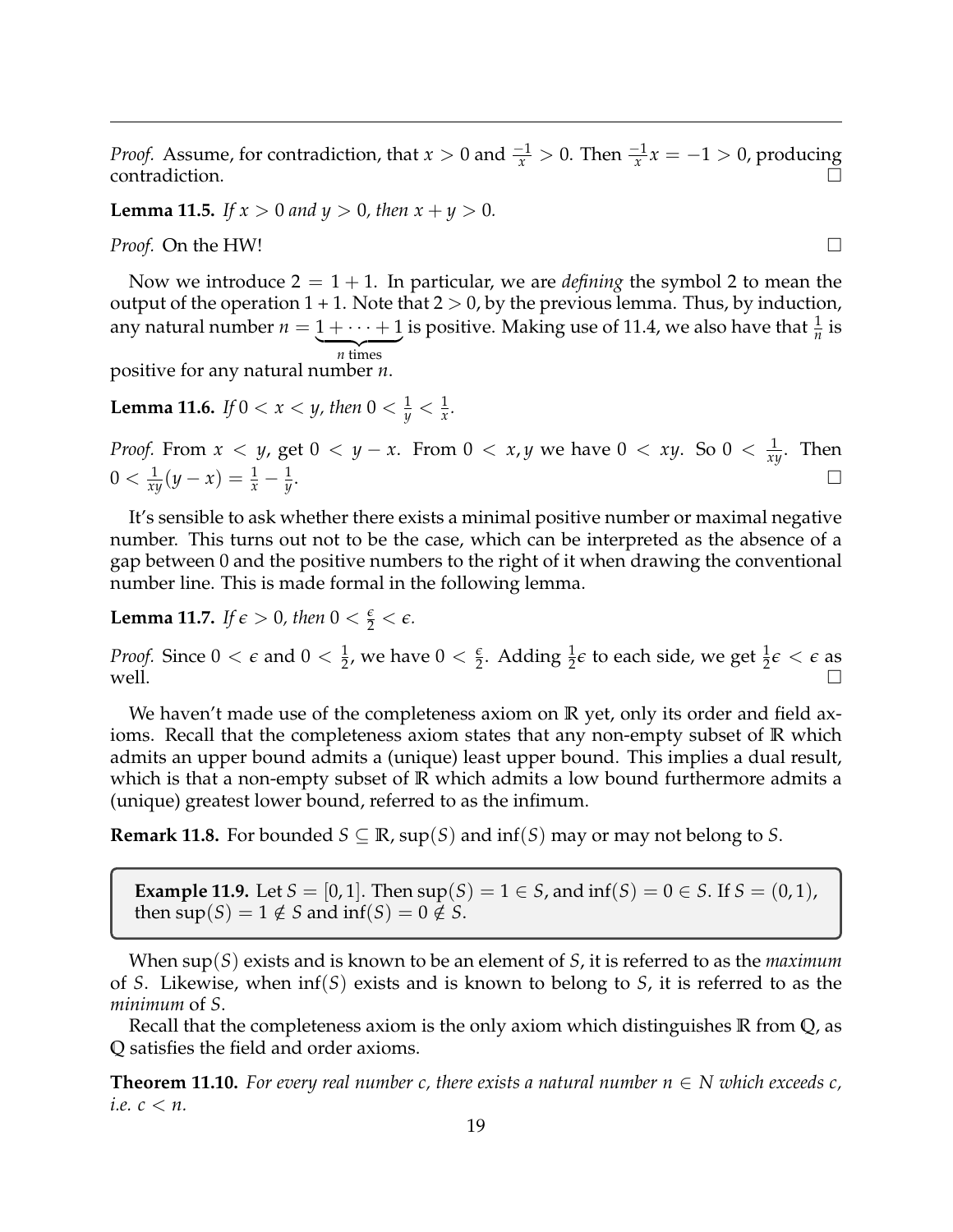*Proof.* In pursuit of contradiction, suppose  $c \in \mathbb{R}$  and  $n \leq c$  for all  $n \in \mathbb{N}$ . Then *c* is an upper bound for **N**, and there then exists a least upper bound *b* for **N**. Since for any natural number *n*,  $(n + 1)$  is also a natural number, it also the case that  $(n + 1) \leq b$  for all *n* ∈ **N**. Subtracting 1 from both sides gives *n* ≤ (*b* − 1) for all *n* ∈ **N**. So *b* − 1 is an upper bound for **N**. But  $b-1 < b$ , contradicting minimality of *b* among upper bounds.

Now we'll do something which we can't do in **Q**, meaning we'll need to make use of the completeness axiom.

**Theorem 11.11.** *There exists*  $\alpha \in \mathbb{R}$  *such that*  $\alpha^2 = 2$ *.* 

*Proof.* Set  $S = \{x \in \mathbb{R} | x^2 \leq 2\}$ . *S* is not empty because it contains 0, and it is bounded above by 2. So it has a supremum *α*. I claim *α* <sup>2</sup> = 2. Suppose not, meaning *α* <sup>2</sup> > 2 or  $α<sup>2</sup> < 2$ . We don't have time left, but the idea is that if  $α<sup>2</sup> < 2$ , then it can be increased and stll square to less than 2, in which case *α* is not an upper bound for *S*. If *α* <sup>2</sup> > 2, then it can be reduced slightly and still have its square exceed 2, in which case it is not a minimal upper bound, likewise producing contradiction.

## 12. COMPLETENESS

<span id="page-19-0"></span>Until now, our discussion of the completeness axiom has centered around the order on **R**, i.e. extracting least upper bounds from upper bounds. There tuns out to be an equivalent definition of completeness for **R** which makes use of the notion of distance, rather than order. This reformulation of completeness generalizes easily to settings in which one has the structure of a distance but not an order (such as **C**).

Define the closed interval  $[a, b] \subseteq \mathbb{R}$  to be to be the set  $\{x | a \le x \le b\}$ . Imagine now a sequence of intervals  $[a_n, b_n]$ ,  $n \in \mathbb{N}$  which are nested, meaning  $[a_n, b_n]$  sup $[a_{n+1}, b_{n+1}]$ .

**Theorem 12.1.** *If* [*an*, *bn*] *is a sequence of nested, closed intervals in the above sense, then*  $\bigcap_{n=1}^{\infty} [a_n, b_n] \neq \emptyset$ . That is, there exists a real number y with  $y \in [a_n, b_n]$   $\forall n \in \mathbb{N}$ .

*Proof.* We make use of the axiom of completeness. Consider  $A = \{a_n : n \in \mathbb{N}\}\.$  The set is non-empty and has  $b_1$  as an upper bound, as  $b_1 > a_1 \ge a_2 \ge a_3 \ge \dots$  Consider then its least upper bound *α*. Because it is an upper bound, *α* ≥ *a<sup>i</sup>* for all *i* ∈ **N**. Because it is the least upper bound, and  $b_1$  is an upper bound,  $\alpha \leq b_1$ . Since  $b_1$  is minimal amongst the  $b_i$ , then furthermore  $\alpha \leq b_i$   $\forall i \in \mathbb{N}$ . So  $\alpha \in \bigcap [a_n, b_n]$ .

This idea can be generalized to settings without order by using, for instance, closed disks rather than closed intervals. Completeness of, say, **R**<sup>2</sup> can be seen as corresponding to the fact that intersections of nested closed disks are non-empty. Note that the above claim fails if the intervals are open. In particular, set  $a_n = 0$  and  $b_n = \frac{1}{n}$ . Then  $\cap (0, \frac{1}{n}) = \emptyset$ , since every *y* > 0 is less than  $\frac{1}{n}$  for sufficiently large *y*.

How does distance enter the picture? In  $\mathbb{R}$ , the metric  $d : \mathbb{R} \times \mathbb{R} \to \mathbb{R}$  is defined  $d(x, y) = |x - y|$ , i.e. the distance between points x and y is defined as the absolute value of their difference. In higher dimensions, distances include the Euclidean distance - for which points  $p = (p_1, \ldots, p_n)$  and  $q = (q_1, \ldots, q_n)$  in  $\mathbb{R}^n$  are distance  $\sqrt{\sum |p_i - q_i|^2}$ apart - as well as the taxicab distance or Manhattan metric, in which *p* and *q* are distance  $\sum |p_i - q_i|$  apart.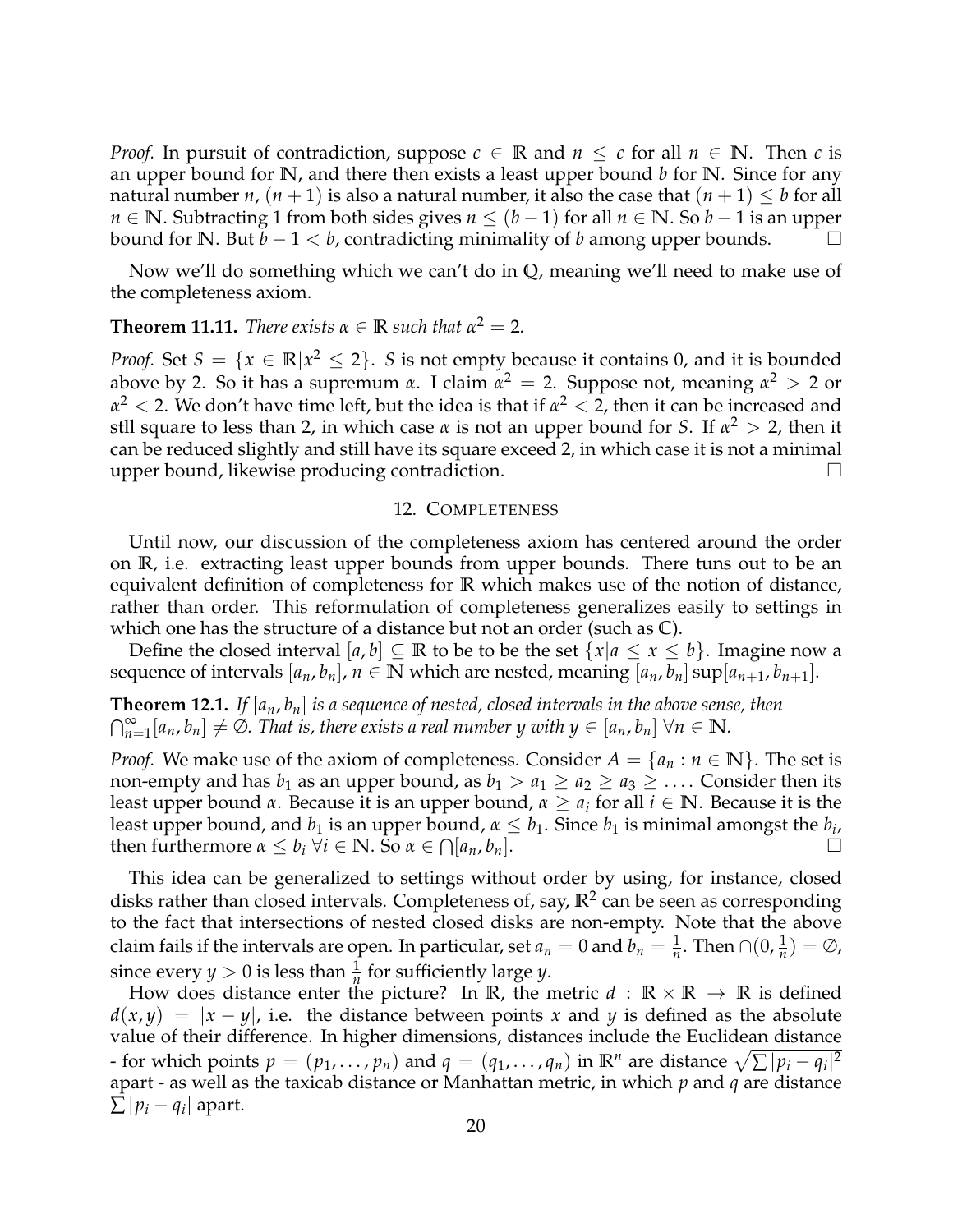In nearly any setting there are a wide variety of choices for a formal notion of distance, but they are obligated to satisfy the following axioms in order to indeed qualify as distances, or metrics.

**Definition 12.2.** A *metric*, or *distance function*, on a set *X* is a function  $d: X \times X \rightarrow \mathbb{R}$  such that  $∀p, q, r ∈ X$ :

(i)  $d(p, p) = 0$  $\text{(ii)}\ d(p,q) > 0 \text{ if } p \neq q$ (iii)  $d(p,q) = d(q,p)$ (iv)  $d(p,r) \leq d(p,q) + d(q,r)$ , known as the triangle inequality

**Example 12.3.** Set  $X = \{$  students in Math 101 $\}$ , and endow it with the function

$$
d(p,q) = \begin{cases} 0 & p = q \\ 1 & p \neq q \end{cases}
$$

You can check that this indeed satisfies the conditions of Definition 12.2, though it may not be very interesting. In particular, metric need not resemble anything like the Euclidean distance or Manhattan metric of **R***<sup>n</sup>* .

**Definition 12.4.** Give a set *X* equipped with a metric *d*, set  $p \in X$  and  $r \in \mathbb{R}_{\geq 0}$ . The open ball in *X* with center *P* and radius *r* is defined to be the set

$$
B(p,r) = \{x \in X | d(x,p) < r\}.
$$

Open balls under the Euclidean metric look like usual spheres, while open balls under the taxicab distance look like squares. Under the metric of Example 12.3,  $B(p,r)$  is  $\{p\}$  if  $r \leq 1$  and all of *X* if  $r > 1$ .

<span id="page-20-0"></span>**Definition 12.5.** A *metric space* is a set equipped with a distance function.

# 13. SEQUENCES

Today we'll touch on sequences and their limits, ideas you may have encountered previously in a calculus course. Our intention is to bring out the mathematical points that lie behind familiar calculations, such as  $\frac{\log x}{x} \to 0$  as  $x \to \infty$ , rather than performing more routine calculations.

A *sequence* of real numbers  $(a_n)_{n \in \mathbb{N}}$  consists of a collection of real numbers indexed by the natural numbers N. Formally, a sequence in *R* is given by a function  $f : \mathbb{N} \to \mathbb{R}$ , so that  $a_n = f(n)$ .

**Example 13.1.** There is a sequence  $(a_n)_{n \in \mathbb{N}}$  with  $a_n := \frac{n+1}{n}$ . Alternatively, it can be thought of as a function  $f : \mathbb{N} \to \mathbb{R}$  with  $f(n) = \frac{n+1}{n}$ . In either case, the sequence takes the form

$$
(\frac{2}{1}, \frac{3}{2}, \frac{4}{3}, \dots)
$$

This definition admits generalization.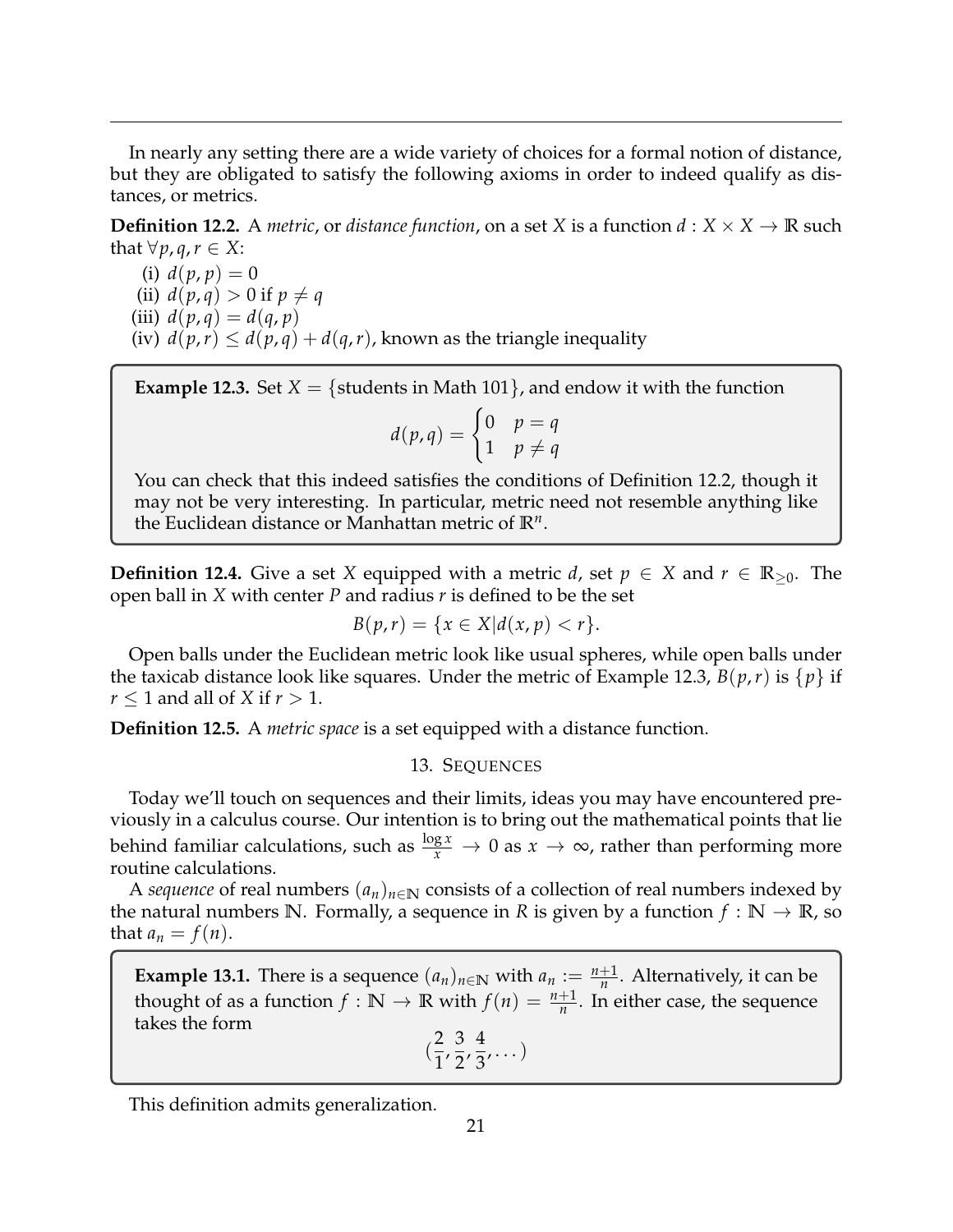**Definition 13.2.** Let *X* be a set. A *sequence* of elements in *X* is a collection  $(a_n)_{n\in\mathbb{N}}$  of elements  $a_n \in X$  indexed by  $\mathbb{N}$ . More formally, it is a function  $f : \mathbb{N} \to X$ .

Crucially, sequences need not have 'rules' determining their elements, just as functions need not have rules determining their outputs. Any arbitrary **N**-indexed collection of elements of *X*, in which adjacent terms may appear to bear no relation to one another, defines a sequence. For the moment, we fix  $X = \mathbb{R}$  and restrict focus to real sequences.

Likely the primary notion associated to the sequence is that of a limit. Informally, a sequence's limit - when it exists - can be described as the point that the sequence converges to or stabilizes at as its indices increase.

**Definition 13.3.** The sequence  $(a_n)_{n \in \mathbb{N}}$  of real numbers converges to the limit *L* ∈ **R** if for any  $\epsilon > 0$ , there exists an  $N \in \mathbb{N}$  such that  $|a_{n'} - L| < \epsilon$  when  $n' \ge N$ . In this case, we write  $\lim_{n\to\infty} a_n = L$ .

In words, for any error tolerance  $\epsilon$ , there exists an index *N* such that  $a_n$  stays within  $\epsilon$ of the limit after *N*. Or, perhaps more simply, a sequence with limit *L* eventually stays arbitrarily close to *L*.

**Example 13.4.** We claim that  $\lim_{n\to\infty} \frac{n+1}{n} = 1$ . Fix  $\epsilon > 0$ . We need an *N* such that  $|a_n - 1| < \epsilon$  for  $n > N$ .

A bit of scratch work: as a first step, let's unpack  $|a_n - 1|$ . It takes the value  $\left|\frac{n+1}{n} - 1\right| = \frac{1}{n}$ . So we need *N* such that  $\frac{1}{n} < \epsilon$  whenever  $n \ge N$ . This amounts to demanding that  $N > \frac{1}{\epsilon}$ . Back to the proof.

Given  $\epsilon$ , we select  $N$  so that it strictly exceed  $\frac{1}{\epsilon}$ . Now suppose  $n' \geq N$ . Then

$$
|a_{n'} - 1| = \frac{1}{n'} \leq \frac{1}{N} \leq \epsilon
$$

as desired.

**Definition 13.5.** A sequence with a limit is said to *converge*. A sequence which fails to converge *diverges*.

It is worth noting that there are various definitions for divergence, though the above is the definition adopted for this class.

**Definition 13.6.** A *subsequence* of a sequence  $(a_1, a_2, a_3, a_4, \ldots)$  is a sequence with terms drawn from  $(a_n)_{n\in\mathbb{N}}$  in order and without repetition. For instance  $(a_1, a_3, a_5, a_7, \dots)$  determines a subsequence of  $(a_n)_{n \in \mathbb{N}}$ .

Alternatively, a subsequence of  $(a_n)_{n \in \mathbb{N}}$  is determined by a collection of natural numbers  $n_1 < n_2 < n_3 < \ldots$ , which give rise to the sequence  $(a_{n_1}, a_{n_2}, a_{n_3}, \ldots) = (a_{n_k})_{k \in \mathbb{N}}$ .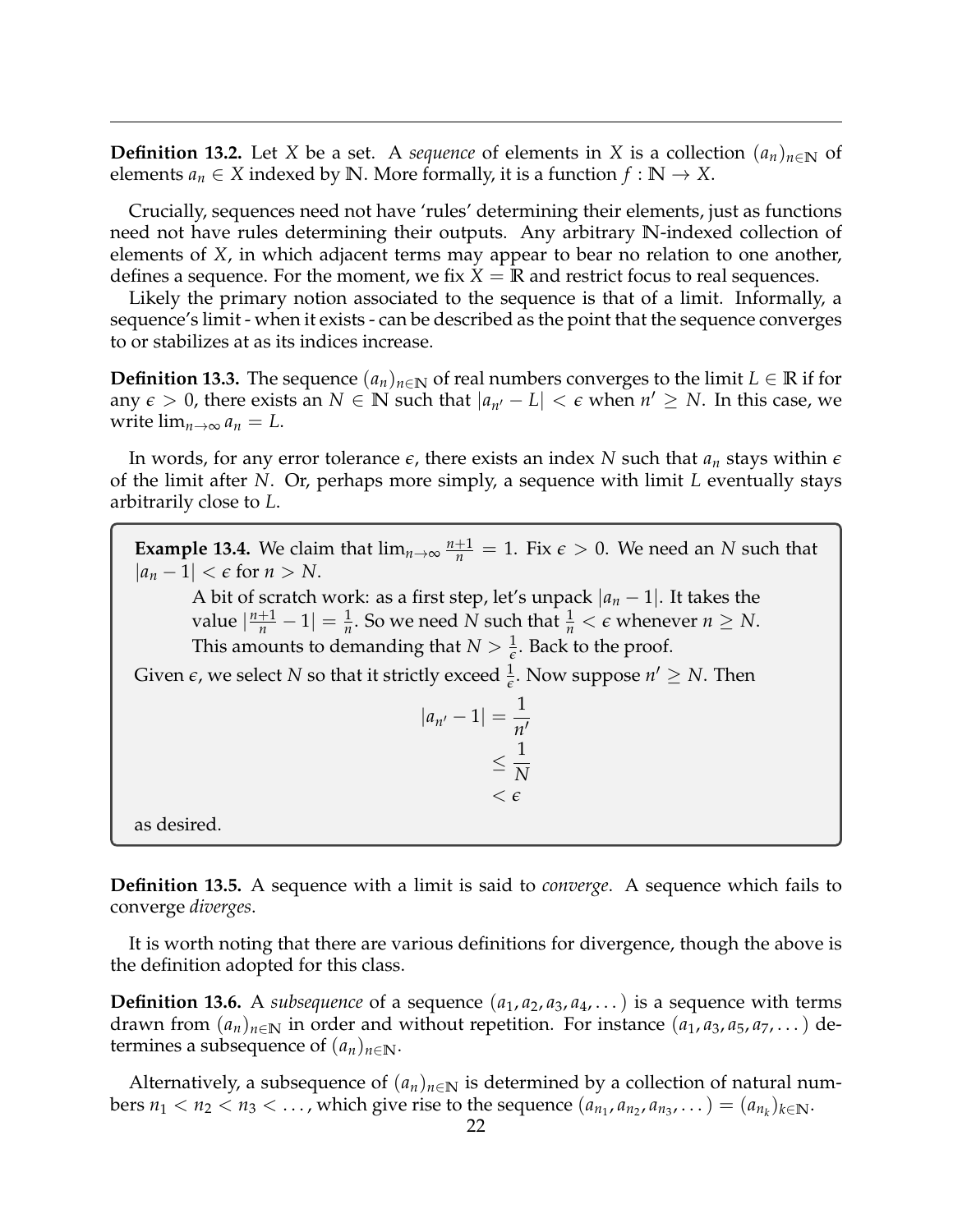**Example 13.7.** Take  $a_n = (-1)^n$ . It is not convergent, but it does have the convergent subsequence  $(1, 1, 1, \dots)$ .

So divergent sequences may have convergent subsequences. Next time, we'll discuss the Bolzano-Weierstrass theorem, a central result in the convergence of real (sub)sequences. For the moment, here's the statement.

**Theorem 13.8** (Bolzano-Weierstrass). If  $(a_n)_{n\in\mathbb{N}}$  is a bounded sequence of real numbers, then *the sequence has a convergent subsequence.*

# 14. BOLZANO-WEIERSTRASS

<span id="page-22-0"></span>Last time, we began discussing the Bolzano-Weierstrass theorem, which states that any bounded real sequence admits a convergent subsequence.

Let's make a first pass at the big idea - by appropriately scaling our sequence, which does not perturb whether it has a convergent subsequence, we may assume the interval  $(a_n)_{n\in\mathbb{N}}$  lies in the interval [0,1]. The first step is to split up the interval into closed halves, i.e. into  $[0, \frac{1}{2}]$  and  $[\frac{1}{2}]$  $\frac{1}{2}$ , 1]. Then, because  $a_n$  has infinitely many terms in [0, 1], it has infinitely many terms in at least one of  $[0, \frac{1}{2}]$  and  $[\frac{1}{2}]$  $\frac{1}{2}$ , 1].

Then pick one of the interval which contains infinitely many of the *a<sup>i</sup>* . Subdivide this interval into closed halves again, and select one with infinitely many of the *a<sup>i</sup>* . Proceeding in this way, we obtain a sequence of closed, nested intervals. The elements of the subsequence can then be selected from successive intervals, and it can be shown that their limit is the intersection of the nested intervals.

*Proof of Balzano-Weierstrass.* We show that there exist intervals  $I_1$  sup  $I_2$  sup  $I_3$  sup ..., each of which is closed with length  $\frac{1}{2^k}$  and which contains infinitely many of the  $a_i$ . This is by induction,  $I_0 = [0, 1]$ . Given  $I_k = [s, t]$ , we write  $I_k = [s, \frac{s+t}{2}]$  $\left[\frac{t}{2}\right]$   $\cup$   $\left[\frac{s+t}{2}\right]$  $\frac{1+t}{2}$ , *t*]. Because *I<sub>k</sub>* has infinitely many of the *a<sup>i</sup>* , at least one of its closed sub-intervals does as well. We take it to be  $I_{k+1}$ .

We now construct the elements  $a_{n_k}$  of the subsequence. In particular, select  $a_{n_k}$  so that  $a_{n_k} \in I_k$  and  $n_1 < n_2 < \ldots$ . This too can be done inductively. Having selected  $n_k$ , the demand that  $n_{k+1} > n_k$  eliminates finitely many terms in  $I_{k+1}$  from contention, thereby permitting selection of an  $n_{k+1}$ .

The final claim is that the subsequence  $a_{n_k}$  converges to a limit *L*. We take  $L \in \bigcap_{j}$ , which exists by the nested interval property of **R**. To show  $a_{n_k} \to L$ , fix  $\epsilon > 0$ . Choose *k* so that  $2^{-k} < \epsilon$ . Then if  $n' > k$ ,  $a_{n'} \in I_k$ . The distance of any two elements of  $I_k$  is at most  $2^{-k}$ , so in particular the distance between  $a_{n'}$  and *L* is at most  $2^{-k} < \epsilon$ . □

One of the attractive features of this proof is that it generalizes fairly easily to, for instance, **R***<sup>n</sup>* . The only modification needed to our original definition is the replacement of absolute value with Euclidean distance.

**Definition 14.1.** A sequence  $\{a_n\}_{n \in \mathbb{N}}$  in  $\mathbb{R}^2$  converges to  $L \in \mathbb{R}^2$  if  $∀ε > 0$ , there exists *N* ∈ **N** such that  $|a_n - L| < \epsilon$  for all  $n \geq N$ .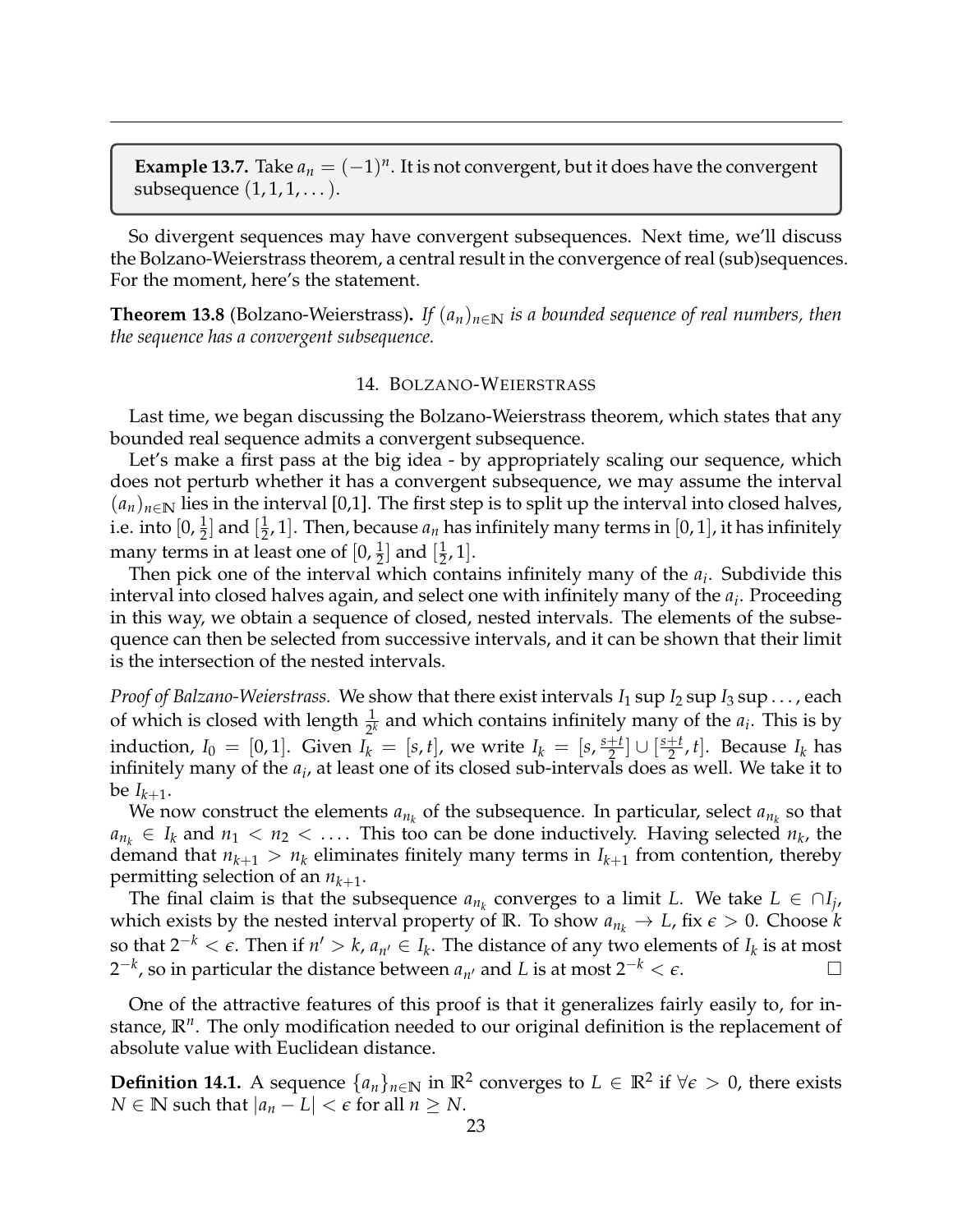The proof of Bolzano-Weierstrass in 2 dimensions proceeds as in 1. A bounded sequence lies in a square which can be repeatedly divided into squares with half width and height which contain infinitely many points in the sequence. A nested square property over  $\mathbb{R}^2$ then permits the construction of a convergent subsequence.

Let's return to **R**, and review some of its essential properties:

- (i) Every subset which is non-empty and admits an upper bound furthermore admits a least upper bound
- (ii) The nested interval property
- (iii) The Bolzano-Weierstrass theorem

Another important property of **R** concerns its Cauchy sequences: in particular, real Cauchy sequences converge.

**Definition 14.2.** A sequence of real numbers  $(a_n)_{n\in\mathbb{N}}$  is a *Cauchy sequence* if for every  $\epsilon > 0$ , there exists  $N \in \mathbb{N}$  such that  $|a_n - a_m| < \epsilon$  when  $n, m \geq N$ .

One advantage to the Cauchy condition for convergence is that it does not make reference to a sequence's limit; the convergence can instead be detected using only relationships between the sequence's elements.

## 15. CAUCHY SEQUENCES, OPEN/CLOSED SUBSETS

<span id="page-23-0"></span>Today, we'll continue our discussion of Cauchy sequences and touch upon 'open' and 'closed' subsets in **R**, **R***<sup>d</sup>* , and indeed any metric space. Recall from last time that a Cauchy sequence in **R** is a sequence  $(a_n)$  so that for any  $\epsilon > 0$ , there exists an *N* with  $|a_n - a_m| < \epsilon$ for all  $n, m \geq N$ . In words, Cauchy sequences are those whose terms eventually stay arbitrarily close to each other.

**Proposition 15.1.** *If a sequence* (*an*) *of real numbers is Cauchy, then it is convergent: there exists*  $L \in \mathbb{R}$  *such that*  $a_n \to L$ .

*Proof.* First, note that  $(a_n)$  is bounded as a consequence of being Cauchy. Taking  $\epsilon = 1$ , we  $\max$  an *N* so that  $|a_N - a_m| < 1$  for  $m > N$ . Then  $\sup_{i \in \mathbb{N}} |a_i| = \max\{|a_1|, \ldots, |a_{N-1}|, |a_N + m\}$ 1|}.

Next, we use the consequence of completeness of **R**: bounded sequences have convergent sub-sequences. In particular, there's a subsequence  $(a_{n_k})_{k \in \mathbb{N}}$  with  $a_{n_k} \to L$ . We'll now prove that  $a_n \to L$ . Fix  $\epsilon > 0$ . Since  $a_{n_k} \to L$ , there's  $K \in \mathbb{N}$  such that  $|a_{n_k} - L| < \frac{\epsilon}{2}$ when  $k > K$ . By the Cauchy property of  $(a_n)$ , there exists  $K'$  such that  $|a_n - a_m| < \frac{\epsilon}{2}$  when  $n, m > K'.$ 

Now set  $N = \max\{n_K, K'\}$ . Then if  $n > N$ , we have

$$
|a_n - L| \le |a_n - a_{n_K}| + |a_{n_K} + L|
$$
  
\n
$$
\le \epsilon/2 + \epsilon/2
$$
  
\n
$$
= \epsilon
$$

 $\Box$ 

The Cauchy property can be generalized to arbitrary metric spaces (*X*, *d*) by replacing |*a<sup>n</sup>* − *am*| with *d*(*an*, *am*). This gives rise to a more general definition of completeness.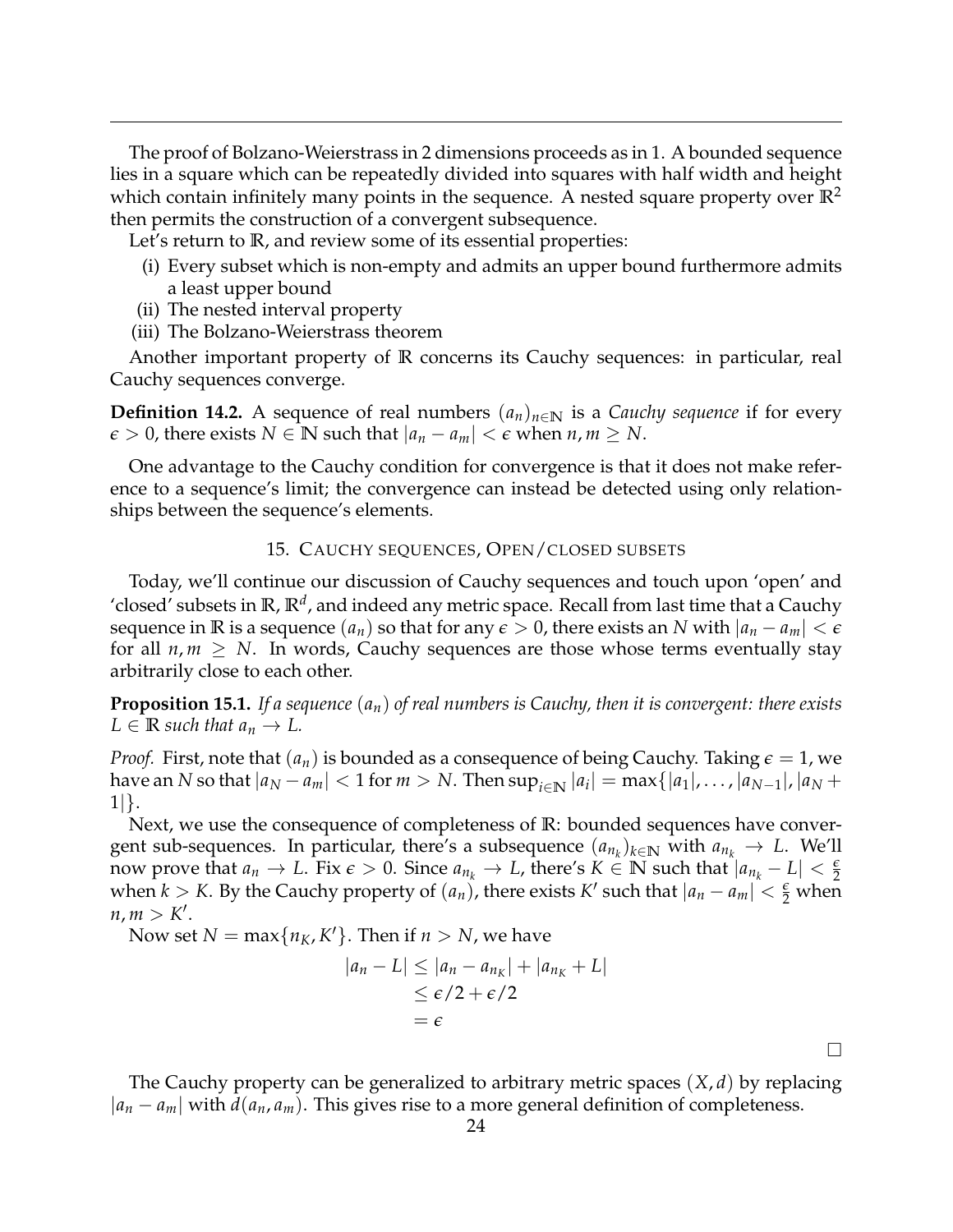**Definition 15.2.** A metric space (*X*, *d*) is *complete* if every Cauchy sequence in *X* converges in *X*.

**Example 15.3.**  $X = \mathbb{R} \setminus 0$  with the restriction of the usual Euclidean metric is not complete. The sequence  $a_n = 2^{-n}$  is Cauchy but does not converge in *X*.

We now turn our attention to formalizing the notions of open and closed sets which we have made some use of informally (e.g. in referring to  $[a, b]$  as a closed interval and  $(a, b)$ ) as an open one).

**Definition 15.4.** A subset  $B \subseteq \mathbb{R}^d$  is *closed* if a convergent sequence in  $\mathbb{R}^d$  with elements in *B* necessarily has limit in *B*.

**Example 15.5.** [a, b] is a closed subset of **R**, for any  $a < b$ .

**Definition 15.6.** A subset  $A \subseteq \mathbb{R}^d$  is *open* if it is the complement in  $\mathbb{R}^d$  of a closed set.

**Example 15.7.**  $(a, b)$  is a closed subset of **R**, for any  $a < b$ .

An important observation is that subsets of  $\mathbb{R}^d$  need not be open or closed. For instance, [*a*, *b*) is neither open nor closed.

# 16. OPEN/CLOSED SETS, COUNTABILITY

<span id="page-24-0"></span>Today, we'll continue on the topic of open and closed subsets of metric spaces, observe applications of the completeness property of **R**, and prove that the real numbers are not 'countable.'

Let  $(X, d)$  be a metric space, e.g.  $X = \mathbb{R}^k$  and  $d =$  Euclidean distance. We saw last time  $P \subseteq X$  is closed if it contains its limit points and open if its complement is closed. In particular, *P* is closed if whenever a sequence  $(a_n)$  in *L* with each  $a_n \in P$  converges to  $L \in X$ , it must be that  $L \in P$ .

There is an alternative, perhaps more intuitive, definition of open sets.

**Definition 16.1.** A subset *O* ⊆ *X* of a metric space *X* is *open* if for every *x* ∈ *O*, there exists  $\epsilon > 0$  such that  $B(x, \epsilon) \subseteq O$ .

In words, a set is open if all of its points admit some 'wiggle room' which is still in the set.

**Example 16.2.**  $(0, 1) \subseteq \mathbb{R}$  is open. Given  $x \in (0, 1)$ , set  $\epsilon = \min(x, 1 - x)$ .  $[0, 1] \subseteq \mathbb{R}$ is not open. Set *x* = 0. Then for any  $\epsilon > 0$ ,  $B(x, \epsilon)$  contains  $-\frac{\epsilon}{2}$ , which is not in [0, 1].

For the moment, we adopt Definition 16.1 for open sets, and leave it to a proposition to show that it coincides with the previous definition as the complement of a closed set.

**Proposition 16.3.** *Suppose*  $X = O \cup P$  *and*  $O \cap P = \emptyset$ *. Then O is open if and only P is closed.*